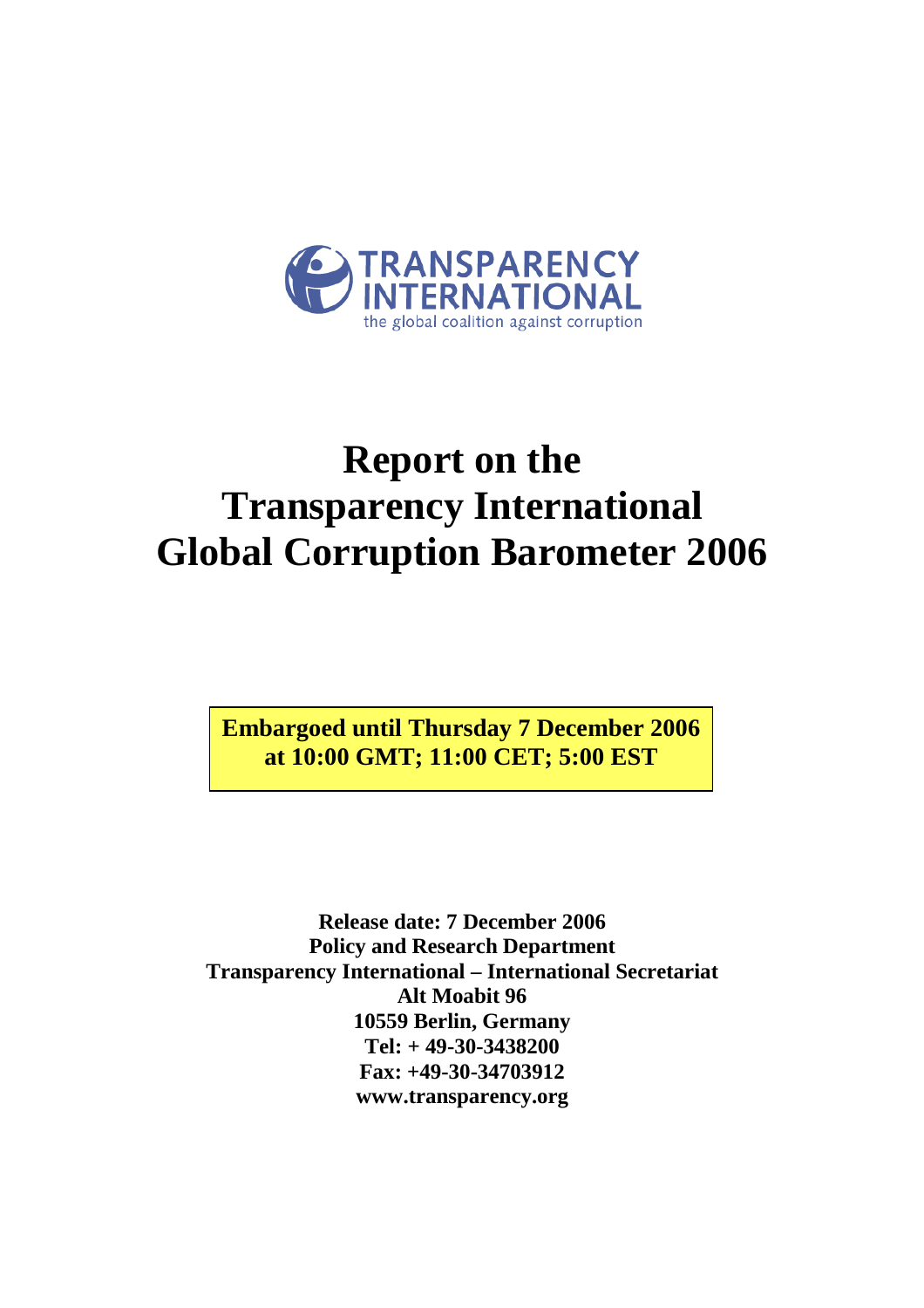

## **Table of contents**

| SUMMARY OF FINDINGS: TI GLOBAL CORRUPTION BAROMETER 2006  3                                                                                        |  |
|----------------------------------------------------------------------------------------------------------------------------------------------------|--|
|                                                                                                                                                    |  |
|                                                                                                                                                    |  |
| FIGURE 1 WORLDWIDE BRIBERY: RESPONDENTS WHO HAVE HAD CONTACT AND PAID A BRIBE, BY                                                                  |  |
| FIGURE 2 POLICE BRIBERY: RESPONDENTS WHO HAVE HAD CONTACT AND PAID A BRIBE TO THE                                                                  |  |
|                                                                                                                                                    |  |
|                                                                                                                                                    |  |
| $\textit{FIGURE 4 LATH AMERICA: THE AVERAGE COST OF THE LAST BRIBE PAD}(\textit{\textbf{E}}) \textit{}{\textit{}} \textit{}{\textit{}} \textit{0}$ |  |
| FIGURE 5 COMPARING EXPERT PERCEPTIONS OF CORRUPTION (CPI 2006) WITH EXPERIENCE OF                                                                  |  |
|                                                                                                                                                    |  |
| TABLE 2 ASSESSING THE CURRENT GOVERNMENT'S ACTIONS IN THE FIGHT AGAINST CORRUPTION (%)                                                             |  |
|                                                                                                                                                    |  |
| FIGURE 6 SECTORS AND INSTITUTIONS MOST AFFECTED BY CORRUPTION, GLOBALLY (1 - NOT AT ALL                                                            |  |
| HOW CORRUPTION AFFECTS PERSONAL AND POLITICAL LIFE AND THE BUSINESS                                                                                |  |
|                                                                                                                                                    |  |
|                                                                                                                                                    |  |
| <b>ANNEX I</b>                                                                                                                                     |  |
| TABLE 4 EXPERIENCE OF BRIBERY: BRIBE-PAYING THE PAST YEAR, ALL COUNTRIES 17                                                                        |  |
| TABLE 5 HOW RESPONDENTS ASSESS THEIR GOVERNMENT'S FIGHT AGAINST CORRUPTION, ALL                                                                    |  |
| TABLE 6 CORRUPTION'S IMPACT ON DIFFERENT SECTORS AND INSTITUTIONS, ALL COUNTRIES21                                                                 |  |
| TABLE 7 CORRUPTION'S IMPACT ON POLITICAL LIFE, THE BUSINESS ENVIRONMENT, AND PERSONAL                                                              |  |
| TI GLOBAL CORRUPTION BAROMETER 2006 - QUESTIONNAIRE 25<br><b>ANNEX II</b>                                                                          |  |
| <b>ANNEX III</b>                                                                                                                                   |  |
| <b>ANNEX IV</b>                                                                                                                                    |  |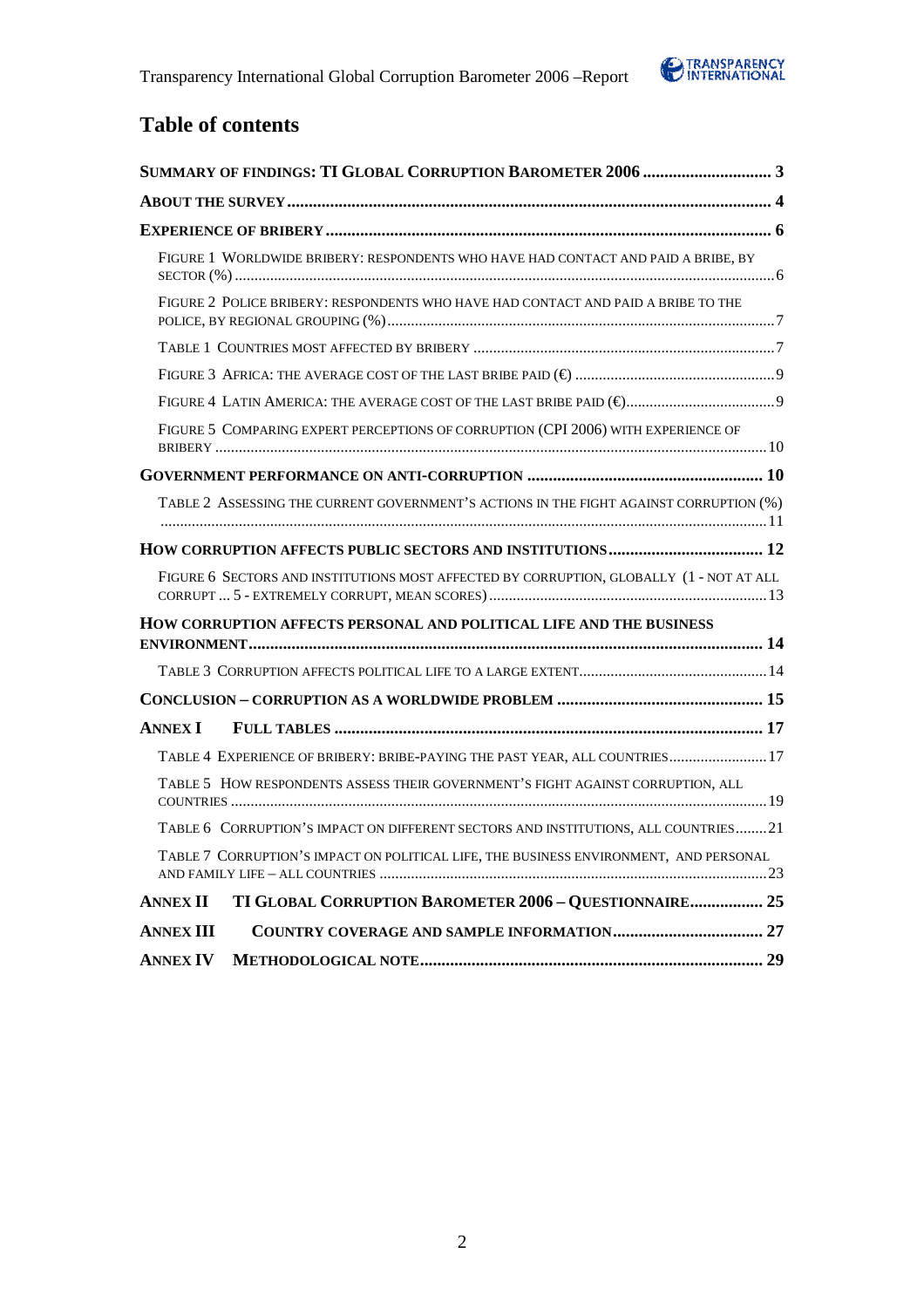

## **Summary of findings: TI Global Corruption Barometer 2006**

*Experience of bribery is widespread outside Europe and North America; police are most often bribed* 

- The police are the sector most affected by bribery, with 17 percent of those who have had contact paying a bribe. Police are most commonly bribed in Africa and Latin America.
- Bribery for access to services is most common in Africa. The most commonly bribed sectors in Africa are the police, tax revenue and utilities.

### *Government performance in the fight against corruption is not regarded to be adequate in most countries*

- People around the world tend to be very negative about their government's attempt to fight corruption. Only one in five surveyed worldwide think that their government is effective to some degree in fighting corruption; nearly two in five say the government is 'not effective' in its anti-corruption work.
- One in six surveyed globally thinks that their government actually encourages corruption rather than fighting it.
- Despite relatively good scores on the Corruption Perceptions Index 2006, nearly one in five respondents in the United States and the United Kingdom thinks that their government encourages corruption rather than fighting it.

### *The perception remains that political parties and parliaments are most corrupt, followed by business and police*

- The public views political parties as the most corrupt institution, followed by parliament/legislature.
- Police are considered to be the sector most affected by corruption in both Africa and the Newly Independent States.
- These findings strongly support those of past editions of the Barometer.
- The Taiwanese public reports an increase in levels of corruption in most of the institutions and sectors covered by the Barometer 2006 during the last two years. The public in Hong Kong and Croatia also view corruption as worse in a number of sectors, while, in contrast, in India there have been some perceived improvements.

## *Political and business life are judged more affected by corruption than family life in most countries*

- Political life is viewed as being most affected by corruption, followed closely by the business environment.
- These findings support those of previous editions of the Barometer.
- Corruption is reported as affecting family life very little in EU+ countries and the Newly Independent States, but a great deal in Africa and South East Europe.
- Perceived corruption in political life in the United States has increased in the last two years; perceived corruption in Iceland's business environment and family life has increased; perceived corruption has increased in Spain and Japan's political life and business environment.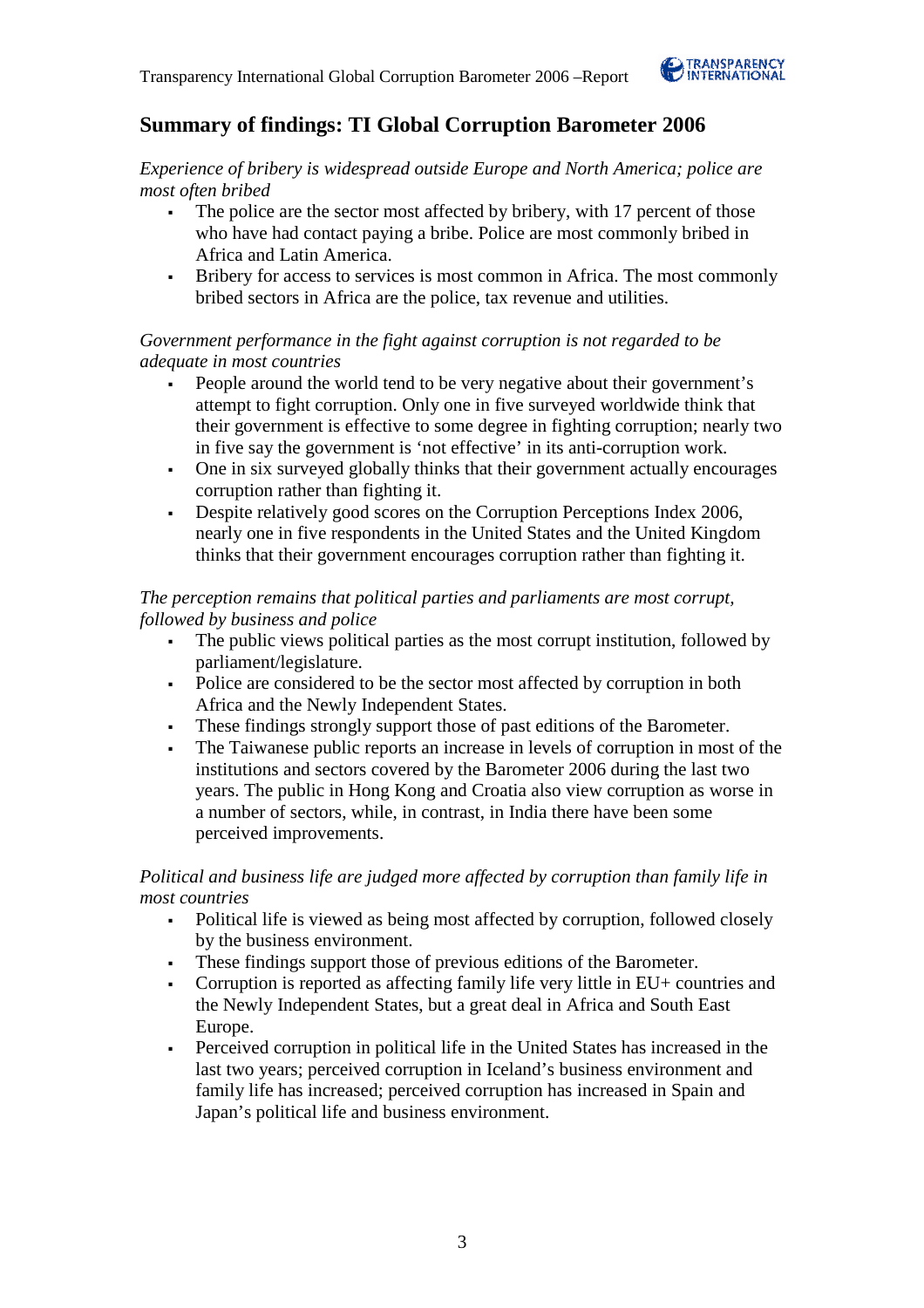

## **About the survey**

 $\overline{a}$ 

Transparency International's (TI) Global Corruption Barometer 2006 (the Barometer) explores how corruption affects ordinary people. It provides an indication of both the form and extent of corruption, from the viewpoint of citizens from around the world. The Barometer is unique in that it gives a voice to those affected by corruption – and helps us better understand their concerns and experiences.

The Barometer 2006 explores experience of petty bribery in greater depth than ever before, presenting information on the institutions and public services most affected by bribery, the frequency of bribery, and how much people pay. Also new to the survey is a question to the public about government's efforts to fight corruption. As in years past, the Barometer asks people about their opinions regarding which sectors of society are the most corrupt and which spheres of life are most affected by corruption.

Information about public perception and experience of corruption, such as the Global Corruption Barometer 2006 offers, is vital to anti-corruption efforts. People's perceptions are an indicator of the success of anti-corruption policies and initiatives. In addition, establishing which public agencies have the highest level of corruption helps set priorities for reform. Finally, gaining insight into the frequency and cost of bribery helps us understand just how the public is victimised by corruption – and the very high price that corruption exerts on the poorest.

The Global Corruption Barometer 2006, now the fourth in the series, reflects the findings of a survey of 59,661 people in 62 low, middle and high-income countries. The survey was carried out on behalf of TI by Gallup International, as part of its Voice of the People Survey, between July and September 2006. This year's Barometer covers six countries not included in past editions: Albania, Congo-Brazzaville, Fiji, Gabon, Morocco and Sweden.<sup>1</sup>

The Global Corruption Barometer 2006 is one of TI's key global tools for measuring corruption. The public opinion focus complements the Corruption Perceptions Index (CPI) and Bribe Payers Index (BPI). The CPI and BPI reflect the opinions of experts and business leaders, and focus on the perception of public sector and political corruption, and the supply side of bribery, respectively.

For the purposes of analysis, individual countries have been grouped into regions. While regional groupings pose some problems, they can highlight areas that have broadly similar characteristics and challenges. Combining regional data also strengthens the reliability of some findings.

<sup>&</sup>lt;sup>1</sup> Countries that dropped out of the Barometer since the last edition are Bosnia and Herzegovina, Cambodia, Costa Rica, Ecuador, Ethiopia, Georgia, Guatemala, Republic of Ireland, Lithuania, Nicaragua and Togo.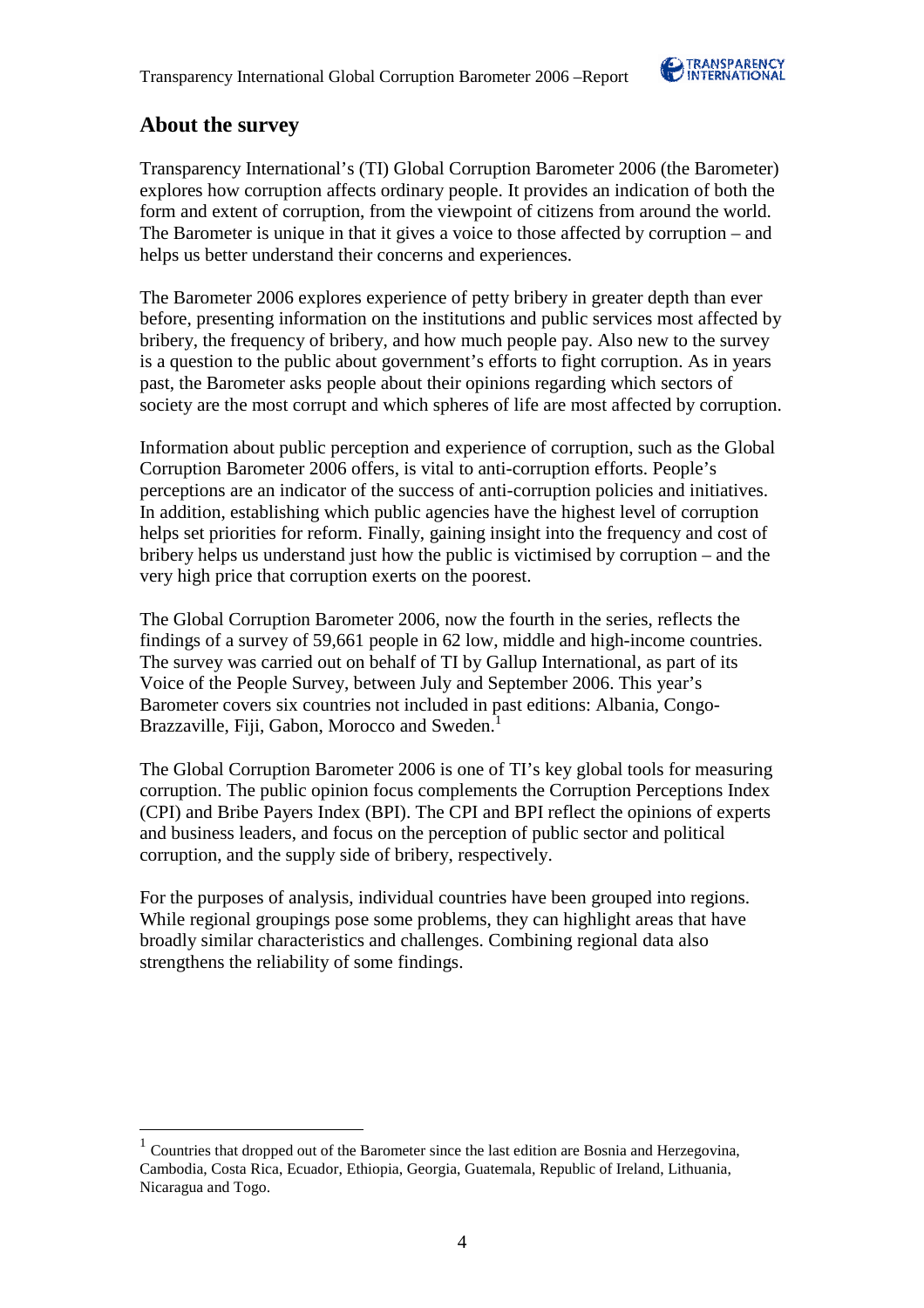

The groupings used in this report are: $<sup>2</sup>$ </sup>

- **EU and other Western European Countries (EU+)**: Austria, the Czech Republic, Denmark, Finland, France, Germany, Greece, Iceland, Italy, Luxembourg, the Netherlands, Norway, Poland, Portugal, Spain, Sweden, Switzerland and the United Kingdom;
- **South East Europe**: Albania, Bulgaria, Croatia, Kosovo, Macedonia, Romania, Serbia and Turkey;
- **Newly Independent States (NIS)**: Moldova, Russia and Ukraine;
- **Africa**: Cameroon, Congo-Brazzaville, Gabon, Kenya, Morocco, Nigeria, Senegal and South Africa;
- **Latin America**: Argentina, Bolivia, Chile, Colombia, Dominican Republic, Mexico, Panama, Paraguay, Peru and Venezuela;
- **Asia Pacific**: Fiji, Hong Kong, India, Indonesia, Japan, Korea (South), Malaysia, Pakistan, the Philippines, Singapore, Taiwan and Thailand; and
- **North America**: Canada and the United States.

The full tabular results, questionnaire, methodology and list of countries for the TI Global Barometer 2006 can be found in the annexes to this report.

*This report has been prepared by Robin Hodess and Tom Lavers of the Policy and Research Department at the Transparency International Secretariat. Professor Richard Rose, University of Aberdeen and a member of TI's Index Advisory Committee, contributed advice on the Barometer data.* 

 $\overline{a}$ 

<sup>&</sup>lt;sup>2</sup> Israel is also covered in the Barometer 2006. However, it does not easily fit in any of the regional groupings. As such Israel is not used in the regional analysis although Israeli respondents are included in overall Barometer calculations.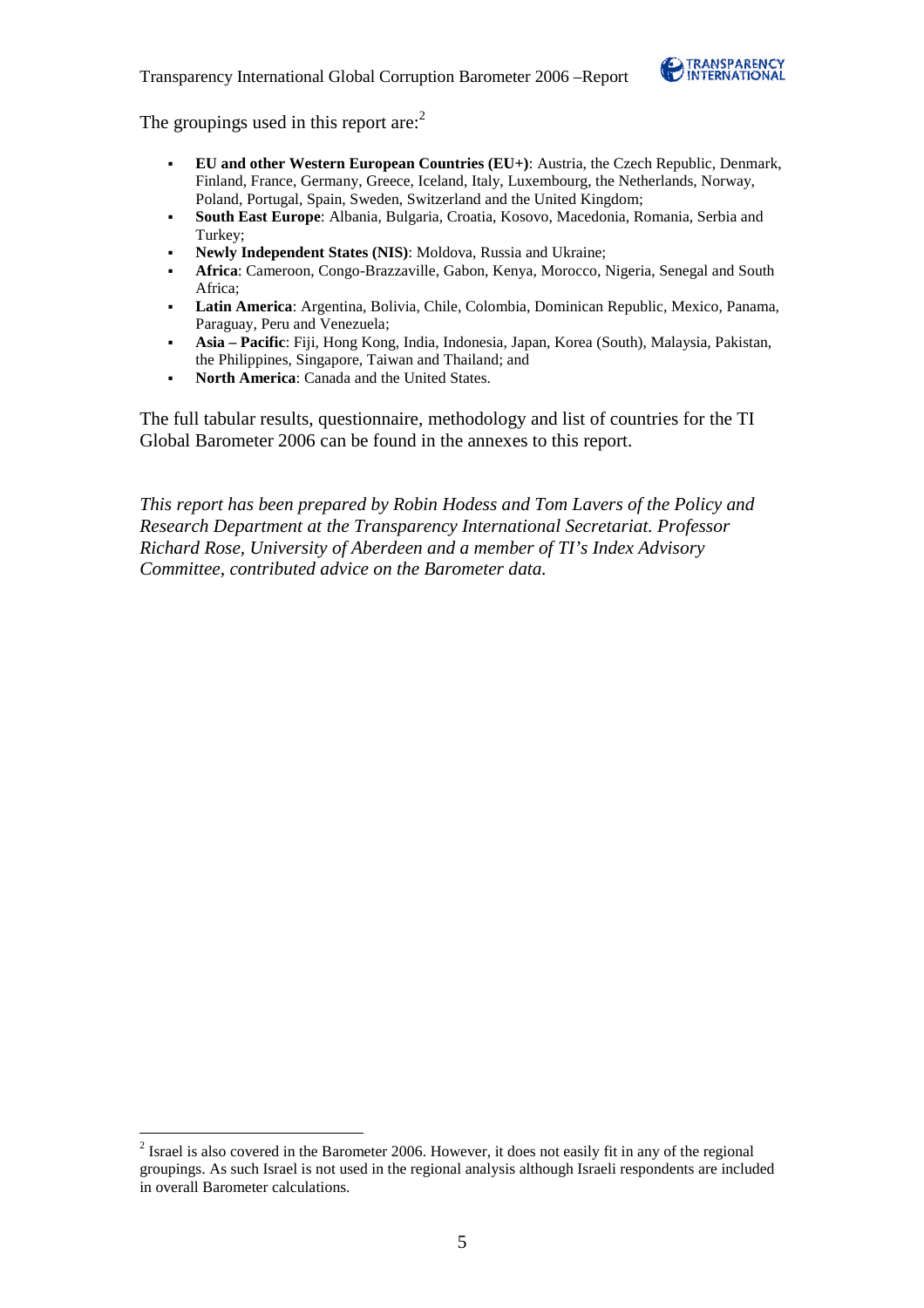

## **Experience of bribery**

The Global Corruption Barometer 2006 asks respondents whether they or anyone in their household has had contact during the past 12 months with seven familiar public sector agencies, including the police, health services, education and so forth, and whether they have had to pay bribes in their dealings with them. The results point to the public sector institutions, here also referred to as 'sectors', most tainted by bribery. The TI Barometer 2006 also asks the public about the amount paid in bribes.

Most people who pay bribes are the victims of corruption – extra 'speed' payments or illicit backhanders are often the only way they can gain access to services they are entitled to by law, or the only way to avoid administrative obstacles or legal wrangling with the authorities. By revealing the cost of bribery, the Barometer shows the scale of these 'extra payments'. Corruption and bribery always hit the poor hardest, extracting an extra tax from those who can least afford it.

### *Bribery of police worst the world over*

According to the Global Corruption Barometer 2006, bribes are most commonly paid around the world to the police, and are substantially more frequent than to other services. This result presents enormous concerns regarding corruption in processes of law enforcement, particularly when viewed alongside the sector identified as the third most common recipient of bribes: the legal system and judiciary.

As Figure 1 shows, registry and permit services are the second most bribe-ridden sector, with nearly one in ten respondents who have had contact with them reporting that they had paid a bribe. In the Africa region, a full 32 percent indicated they had paid bribes for services in this sector.



**Figure 1 Worldwide bribery: respondents who have had contact and paid a bribe, by sector (%)**

Source: Transparency International Global Corruption Barometer 2006

The extent of the problem of police bribery varies enormously between regional groupings, as Figure 2 reveals. More than half of the respondents in Africa who have had contact with the police in the past 12 months paid a bribe. In Latin America,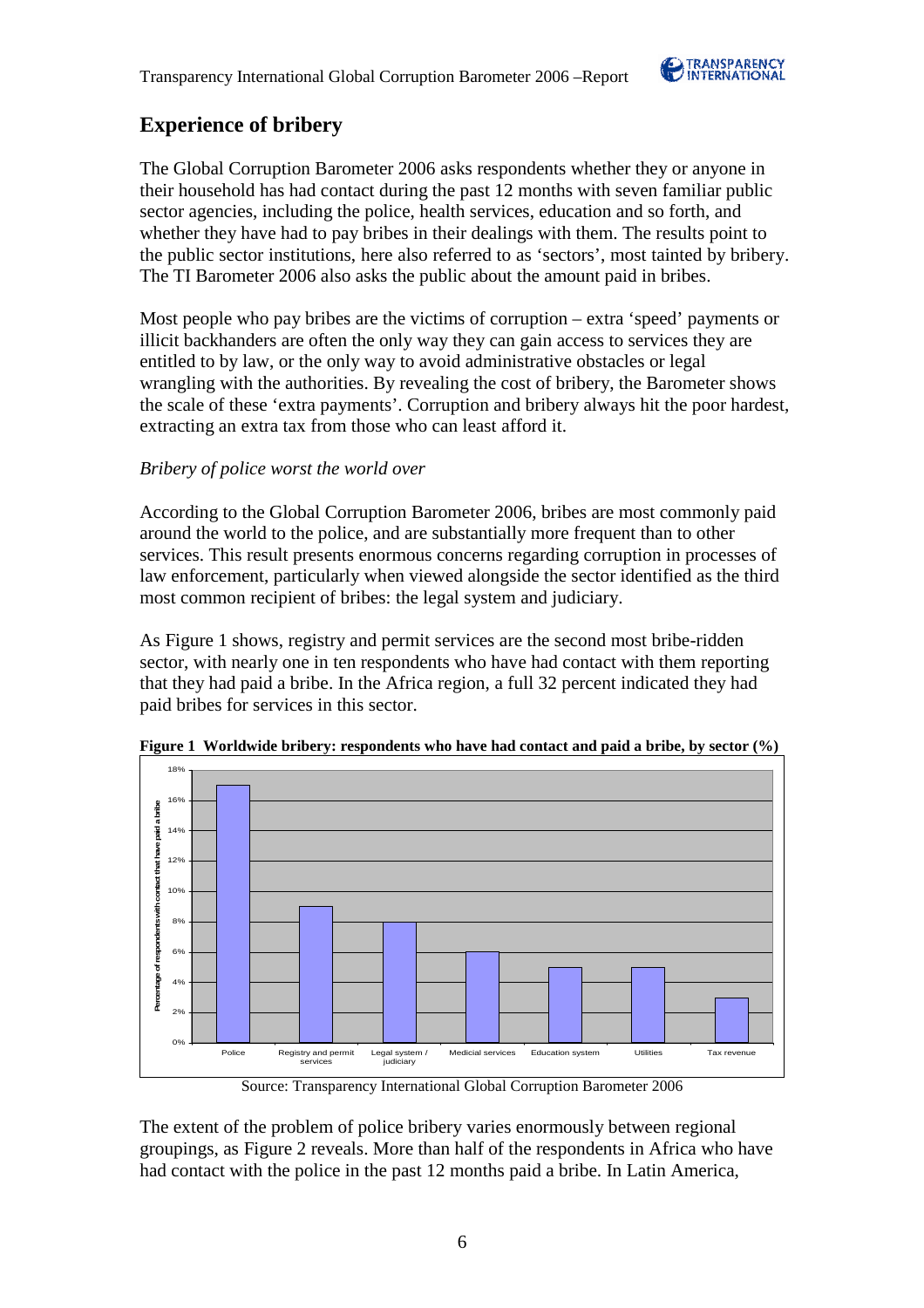

approximately one in three respondents who have had contact with the police paid a bribe, and in the NIS, Asia-Pacific and South East Europe the figure varies between 15 and 20 percent. Only a very small proportion of respondents from North America and the EU+ regional groupings have paid a bribe to the police, which is in line with the overall low rates of bribe-paying among the general public in these regions.





Source: Transparency International Global Corruption Barometer 2006

### *Bribery continues to plague people in poorer and transitional countries*

Taken together, responses from African, Latin American and NIS countries indicate that frequent bribe-paying is the norm – with a few notable exceptions – as is indicated in Table 1, below. In Asia-Pacific and SE Europe, bribe-paying was moderate, while in North America and EU+ countries bribes were seldom paid for services.

| Table 1 Countries most affected by bribery |  |
|--------------------------------------------|--|
|--------------------------------------------|--|

|                                                    | <b>More</b><br>than<br>40% | Albania, Cameroon, Gabon, Morocco                                                                                                                                                                                                                           |
|----------------------------------------------------|----------------------------|-------------------------------------------------------------------------------------------------------------------------------------------------------------------------------------------------------------------------------------------------------------|
| Percentage of<br>respondents                       | 16-40%                     | Bolivia, Congo-Brazzaville, Czech Republic, Dominican<br>Republic, Greece, Indonesia, Kenya, Mexico, Moldova,<br>Nigeria, Paraguay, Peru, Philippines, Romania, Senegal,<br>Ukraine, Venezuela                                                              |
| that have paid a<br>bribe in the last<br>12 months | $6 - 15%$                  | Argentina, Bulgaria, Chile, Colombia, Croatia, Hong Kong,<br>India, Kosovo, Luxembourg, Macedonia, Pakistan,<br>Panama, Russia, Serbia, Thailand                                                                                                            |
|                                                    | $5%$ or<br>less            | Austria, Canada, Denmark, Fiji, Finland, France,<br>Germany, Iceland, Israel, Japan, Malaysia, Netherlands,<br>Norway, Poland, Portugal, Singapore, South Africa, South<br>Korea, Spain, Sweden, Switzerland, Taiwan, Turkey,<br><b>United Kingdom, USA</b> |

Source: Transparency International Global Corruption Barometer 2006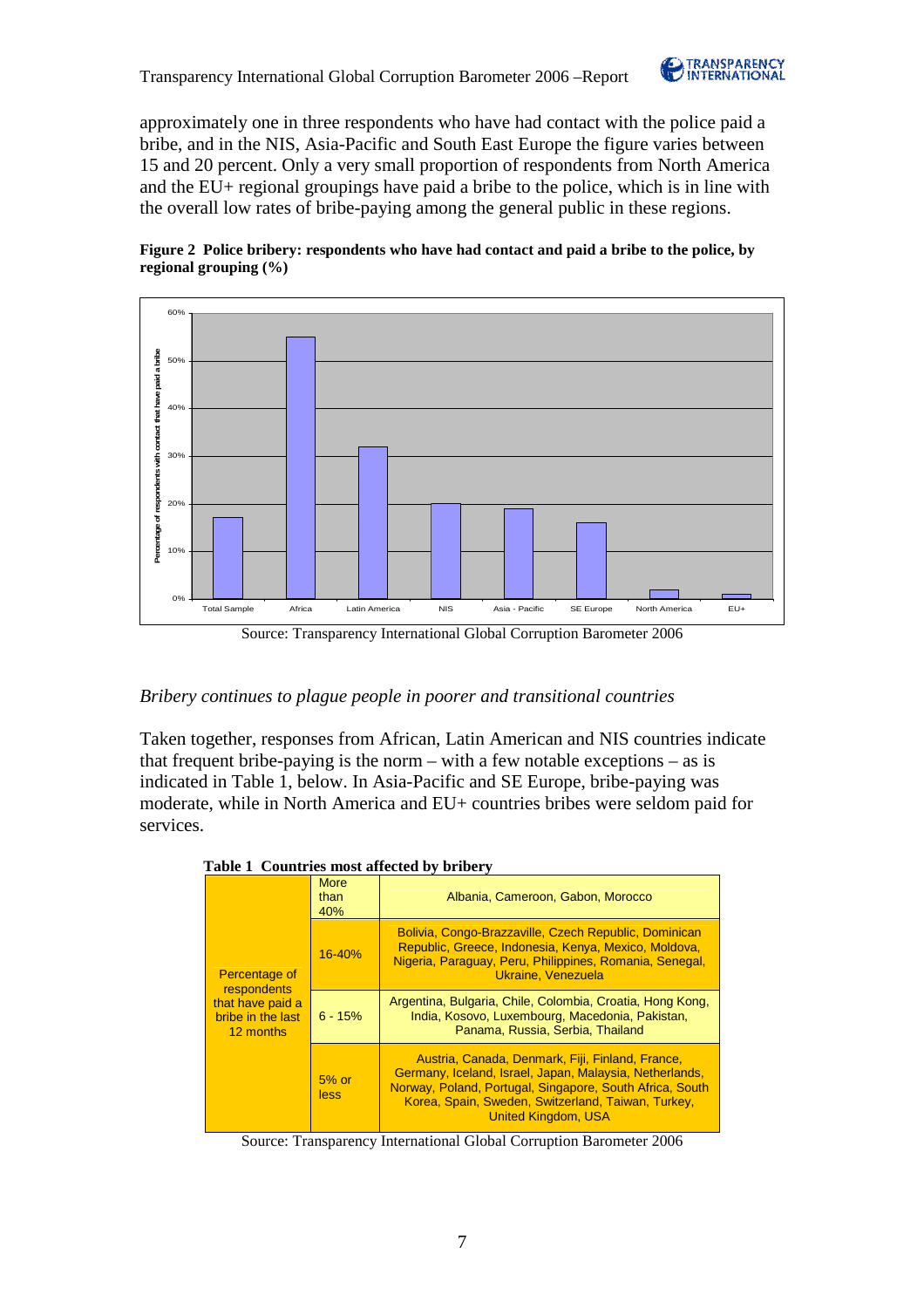

Bribery in poor and transitional countries represents a major impediment, one that holds back human development and economic growth. The poorest in society are least able to afford to pay bribes and often must go without basic services as a result. And respondents in several African countries, such as Congo-Brazzaville, Nigeria and Senegal, admitted to paying multiple bribes, indicating an even greater burden.

In contrast to the situation in the African countries polled, the reported experience of bribery in the EU+ grouping and North America is relatively low, with less than one in thirty respondents who had contact with public institutions having paid a bribe in North America and less than one in twenty in the EU+. This experience of little or no bribery in daily life activities continues to stand in contrast to the perception of corruption in these regions, where respondents report that corruption severely affects key sectors and spheres of life (see discussion below, pp. 13-16).

In this case, it may be necessary to draw a distinction between the different forms of corruption, such as petty and grand. While in EU+ and North America there may be little need to pay small scale bribes in daily life, the public is familiar with reports on grand corruption affecting both public and private sectors. Therefore, while petty bribery for services does not seem to be a major problem, the public does remain concerned about large-scale corruption, such as in major government contracts or in political party funding, and its denigrating effect on their societies.

## *Registrations and permits require the biggest bribes* 3

 $\overline{a}$ 

Within Africa, Figure 3 shows that the largest bribes are paid to the legal system and judiciary, followed by the police and education system.<sup>4</sup> The average bribe to each of these organisations is greater than  $\epsilon$ 50. The amount paid to utilities organisations, which are the second most commonly bribed, is much lower at only  $\epsilon$ 6. For many people in these countries even such an amount is significant; for the poorest it would be prohibitive, with the result that they may be denied basic services due to an inability to pay bribes.

 $3$  Given the vast differences in the cost of living between continents, it is difficult to compare the size of bribes paid in different continents. Although Purchasing Power Parity exchange rates exist, intercontinental comparisons could be misleading. The comparisons here are therefore made between sectors within continents.

<sup>&</sup>lt;sup>4</sup> The relatively large numbers of respondents with experience of paying bribes in Africa and Latin America provides a substantial sub-sample of at least 200 respondents to analyse data relating to the size of the last bribe paid. In the other regional groupings, the number of respondents with experience of bribery is lower.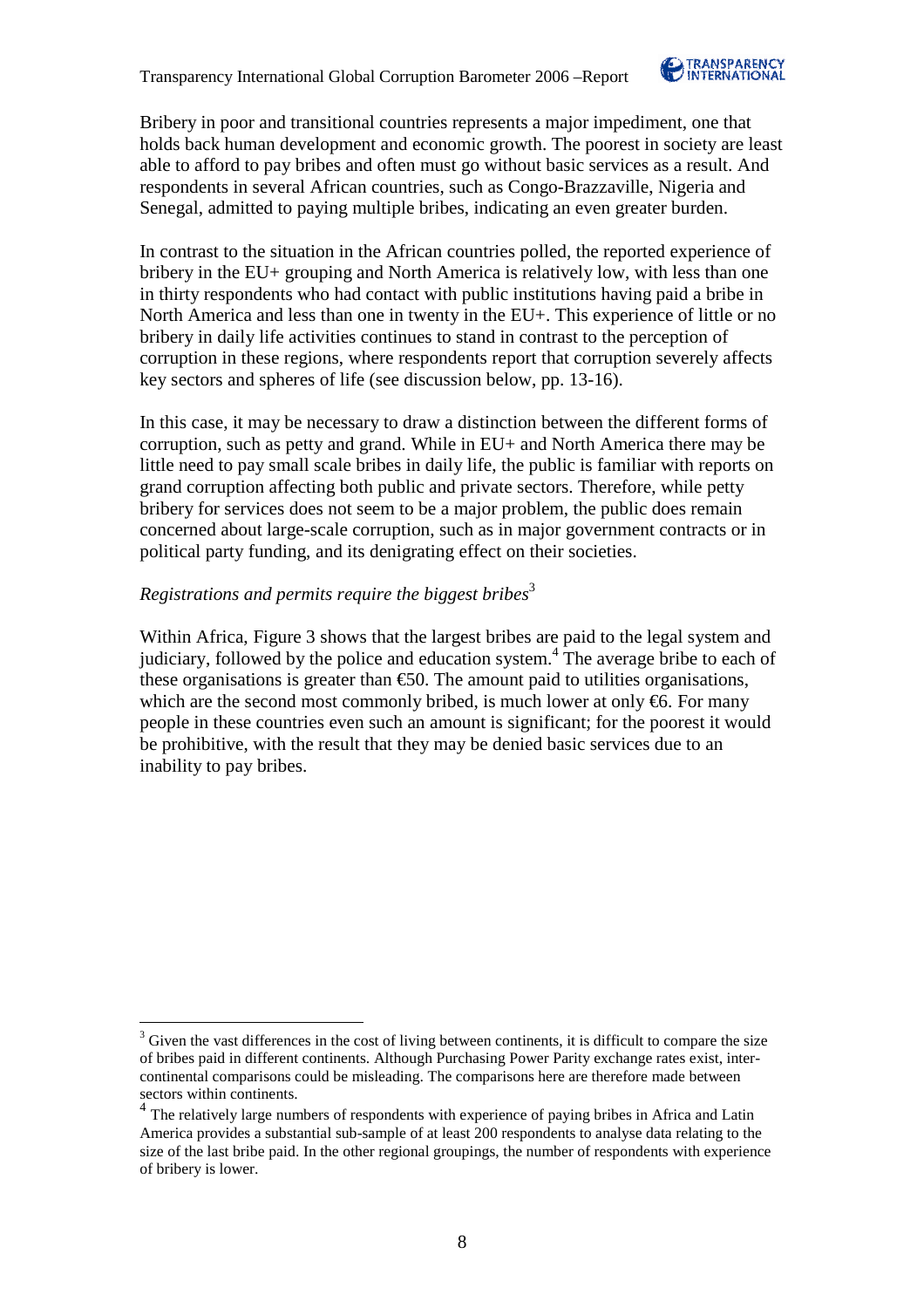



**Figure 3** Africa: the average cost of the last bribe paid  $(\epsilon)$ 

Source: Transparency International Global Corruption Barometer 2006

Figure 4 shows the cost of bribes paid by respondents in Latin America. By far the largest bribes were paid for medical services, on average more than €450. Bribes paid to the legal system/judiciary and tax revenue are the next largest, both surpassing  $\epsilon$ 200. These amounts would be considerable to most people living in any part of the world; for the regions' poor they likely provide an insurmountable hurdle to securing basic health and legal services.



**Figure 4 Latin America: the average cost of the last bribe paid (€)** 

Source: Transparency International Global Corruption Barometer 2006

## *How does experience of bribery relate to expert perceptions of corruption?*

The results of TI's Corruption Perceptions Index (CPI) 2006, which measures expert perceptions of public sector and political corruption, can be compared with the findings related to the experience of bribery. Figure 5, below, shows that there is a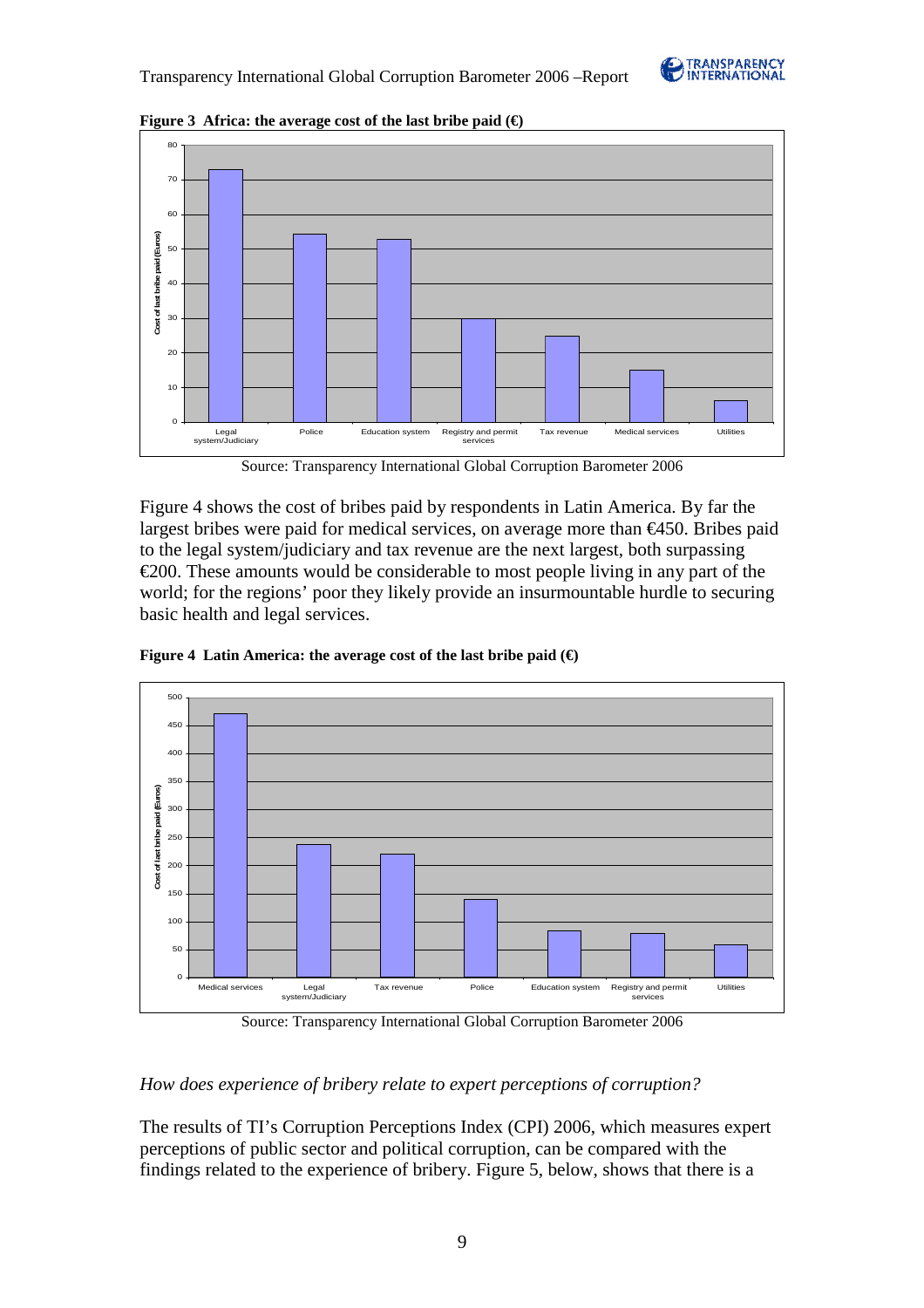

link between scores on the CPI and the number of bribes paid in the countries polled in the Global Corruption Barometer 2006. The correlation for this is 0.63.

No country with a score of five or more in the CPI (indicating a lower level of perceived corruption) has more than 7 percent of respondents who report paying a bribe in the past year; for most countries this figure is substantially less. For those countries whose results are weaker in the CPI 2006, there is far more differentiation in the experience of bribery.

In many countries, there are significant problems both in terms of perceived public sector and political corruption and bribery for services. In Albania, for example, this result is marked: Albania scored 2.6 in the CPI 2006 and two-thirds of respondents who had contact with public services also admitted to paying at least one bribe in the past year.



**Figure 5 Comparing expert perceptions of corruption (CPI 2006) with experience of bribery** 

Source: Transparency International Global Corruption Barometer 2006

## **Government performance on anti-corruption**

The TI Global Corruption Barometer 2006 examines how governments are tackling the problem of corruption in the eyes of the general public. Given that the CPI reflects the opinion of experts, some of whom are based outside the country being assessed, the Barometer offers a different perspective on government and its demonstrated ability to reduce corruption. While the Barometer data does not amount to an index of government effort to fight corruption, it does provide some feedback on the power of government to influence the public agenda, its political will to fight corruption and in some cases its power to effect real change in country, in terms of combating corruption.

It can be unfair to lay the entire blame of corruption in a country on governments that have been in power for only a short period of time. However, it is important that governments take firm and effective action to fight corruption, and that the public gain a sense that government efforts – among others'– are taking hold and making a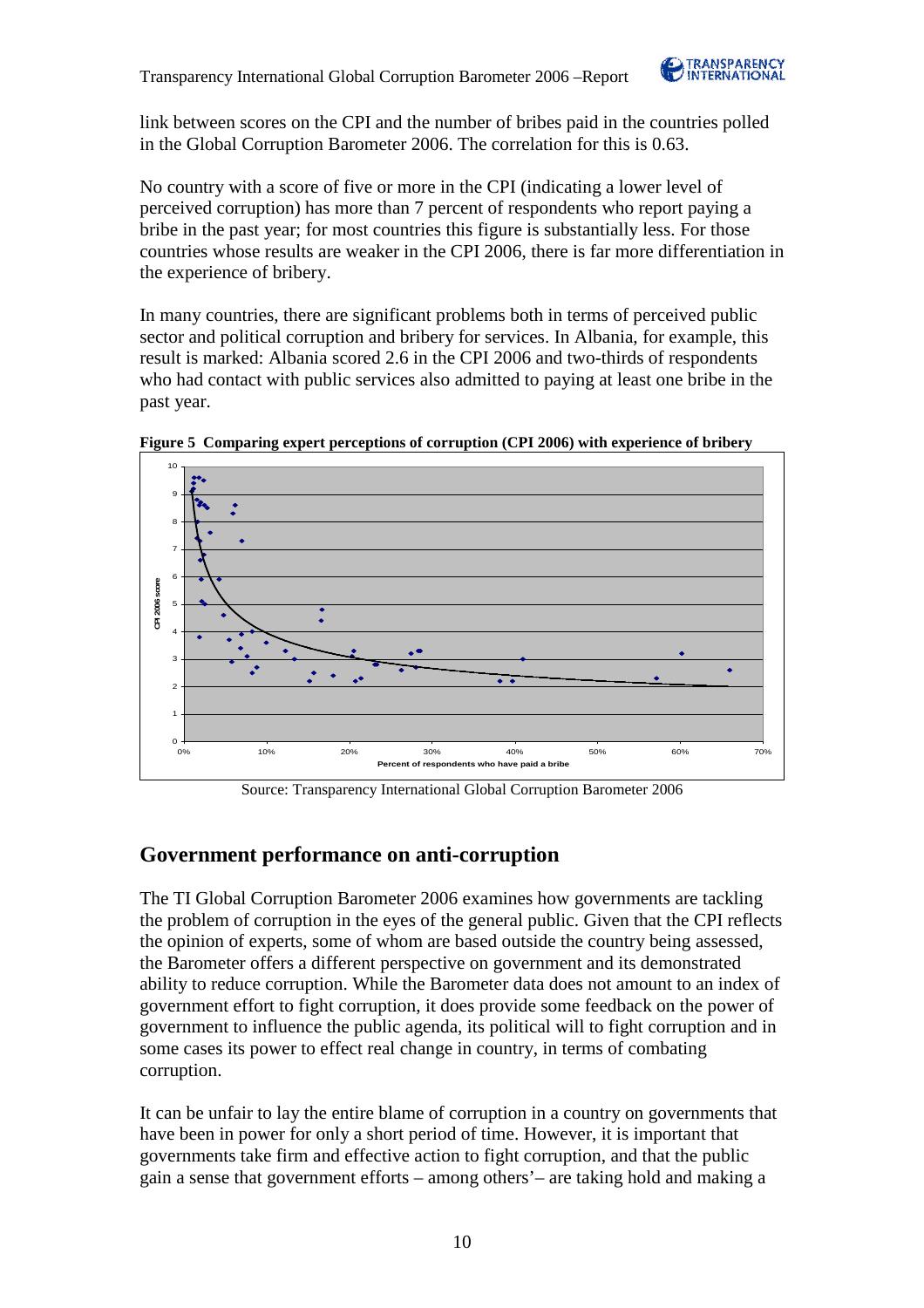difference in their lives. This is particularly the case in countries where the need to pay bribes for services ruins livelihoods and can even cost lives.

### *Governments are underperforming in the fight against corruption*

The majority of people around the world have a poor opinion of their government's anti-corruption efforts. While one in five surveyed find government actions positive, more than half indicate that the government is not doing a good job. Perhaps most worrying is the fact that a full 15 percent of the public worldwide believe that not only is government not effective in its anti-corruption work, but that government is actually a source of the problem because it encourages corruption. Table 2 shows the opinions on government efforts to fight corruption, by region.

| Government is                                                 | Total<br>Sample | $EU+$ | South<br>East<br>Europe | <b>NIS</b> | Africa | Latin<br>America | Asia-<br><b>Pacific</b> | <b>North</b><br>America |
|---------------------------------------------------------------|-----------------|-------|-------------------------|------------|--------|------------------|-------------------------|-------------------------|
| Very effective                                                | 5               | 4     | 6                       | 3          | 17     | 7                | 4                       | 2                       |
| <b>Effective</b>                                              | 17              | 18    | 21                      | 14         | 27     | 18               | 15                      | 17                      |
| Not effective                                                 | 38              | 42    | 30                      | 40         | 24     | 29               | 34                      | 50                      |
| Not fighting<br>corruption at all                             | 16              | 14    | 19                      | 24         | 20     | 19               | 18                      | 9                       |
| Not fighting<br>corruption,<br>but actually<br>encouraging it | 15              | 14    | 9                       | 15         | 9      | 23               | 15                      | 19                      |
| <b>DK/NA</b>                                                  | 8               | 8     | 14                      | 5          | 3      | 4                | 15                      | 4                       |

**Table 2 Assessing the current government's actions in the fight against corruption (%)** 

Source: Transparency International Global Corruption Barometer 2006

Only one in five members of the public in the EU+ and North America thinks that their government is effective to any degree in fighting corruption. Of additional concern is the one in five in North America and one in seven in the EU+ who thinks that their government actually encourages corruption rather than fighting it.

In contrast to the results in Europe and North America, respondents in Africa and Latin America demonstrate a considerable difference in opinion. More than half of respondents in Nigeria, for example, see their government's efforts as effective or very effective, while only 11 percent in Gabon report the same. In Latin America, 43 percent of Mexicans believe the government actually encourages corruption, while 54 percent of those in the Dominican Republic believe the government is effective or very effective.

Respondents in the NIS paint a picture of governments that make little attempt to fight corruption. The most common response in the region was that governments were 'not effective' in the fight against corruption (40 percent), whilst 24 percent answered that the government does not fight corruption at all. The lack of effectiveness of government efforts to fight corruption, as judged by the public in the NIS and elsewhere, is different from the absence of political will to fight corruption, but is nevertheless a concern.

One partial explanation for the results here may be the importance of anti-corruption efforts in different regions. Concerted anti-corruption efforts by governments in Western Europe and North America are relatively limited and might mean the public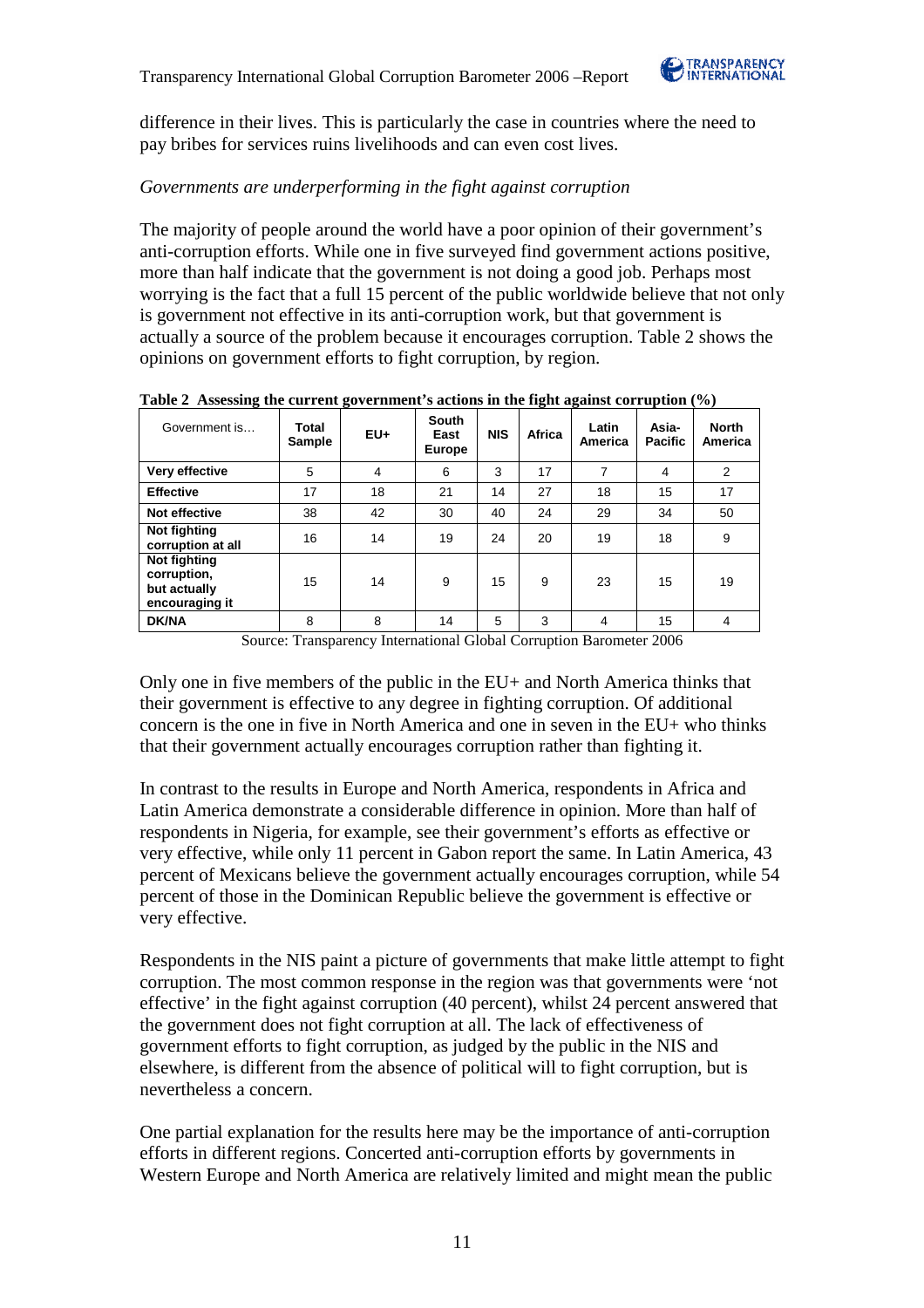Transparency International Global Corruption Barometer 2006 –Report



is less aware of – in addition to being less confident in – government efforts to curb corruption. Judgement by the public in those areas is likely based on the prosecution of headline cases and not on the work of anti-corruption commissions or the implementation of anti-corruption strategies. In Africa, where corruption is generally considered to present a substantially higher risk, governments tend to address corruption, at least ensuring it is on the political agenda. This may or may not translate into effective action, but it does heighten awareness of government efforts in this regard.

## *Views on government efforts and public sector corruption do not always align*

There is no correlation between a good score in the CPI 2006 and the public endorsement of a government's anti-corruption efforts. This may be because some governments will have been in power for only a short period of time when polling is done for the Barometer, while a country's performance in the CPI also reflects the performance of past administrations, not just the present one. In addition, good performance by government in anti-corruption can only come about through sustained change that translates into better quality of life for ordinary citizens.

It is interesting that some governments with good performance in the CPI have the approval of their people. For example, Singapore has a CPI 2006 score of 9.4, and 89 percent of respondents believe that their government is effective or very effective in fighting corruption. Other top CPI performers have more mixed results. Denmark has a CPI 2006 score 9.5 and 50 percent of respondents judge their government as effective or very effective in its anti-corruption activities. In Iceland (CPI score 9.6) and Sweden (CPI score 9.2), however, the public does not rate government efforts so highly, with more than 60 percent indicating that government was not effective or did not fight corruption at all.

## **How corruption affects public sectors and institutions**

For the third year the Barometer provides data showing the extent to which people believe corruption affects different public sectors and institutions in their country. This public perception of the levels of corruption is a vital indicator of how corrupt or clean the average citizen finds a number of key institutions. Such perceptions can influence the public's dealings with these institutions, creating the expectation that graft is necessary to obtain services. Corruption in the system then becomes a selffulfilling prophecy, as people pay where they assume it is necessary.

## *Political parties and parliament are still viewed around the world as the most corrupt*

The results of the TI Global Corruption Barometer 2006 show that political parties and parliament/legislature are perceived to be most affected by corruption (see Figure 6). The police are also viewed rather poorly, a result which coincides with the findings presented earlier in this report that the police are the institution most likely to be bribed around the world. Identifying parties, parliaments and police as corrupt throws into question some of the most representative and authoritative institutions in a society, and puts at risk their capacity to perform credibly with any degree of transparency and integrity.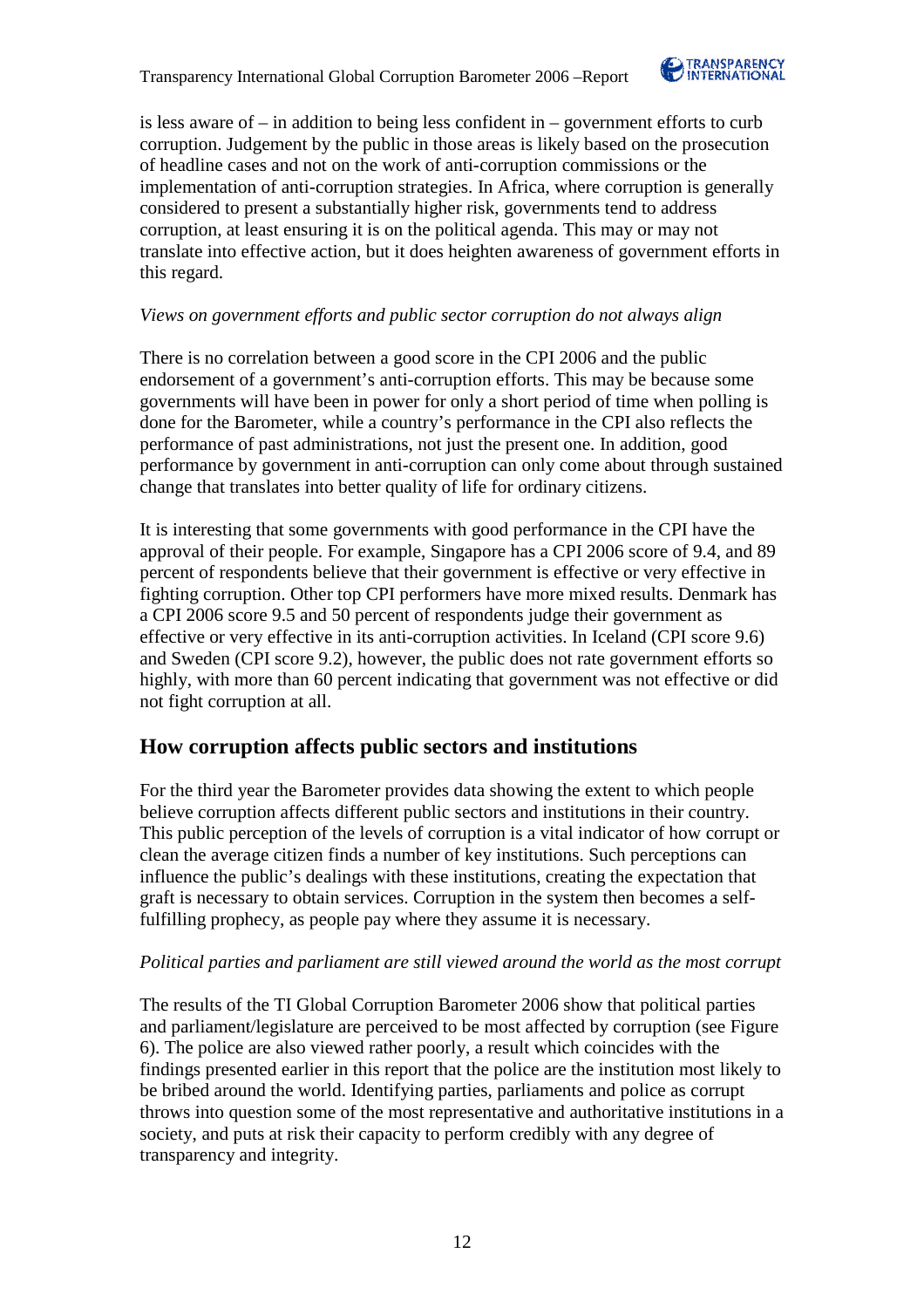

The results are consistent with those of the Barometers in 2005 and 2004, and the lack of improvement is disappointing. The perception of parties and parliaments as most corrupt reinforces the view that governments are not on the whole acting effectively in fighting corruption. Rather, they themselves are seen to be a part of the problem, creating a dynamic in which they actually encourage corruption in a country.

### **Figure 6 Sectors and institutions most affected by corruption, globally (1 - not at all corrupt ... 5 - extremely corrupt, mean scores)**



Source: Transparency International Global Corruption Barometer 2006

## *Police rate poorly in Africa and the NIS*

Respondents in Africa and the NIS consider the police to be the most corrupt sector (with mean scores of 4.6 and 4.1 respectively). This is in contrast to the results in the EU+ and North America, where the police are considered to be relatively less corrupt compared with most other sectors (2.7 and 3.1, respectively). In the EU+ and North America, political parties were viewed as the most corrupt, followed by business in EU+ and parliament/legislature in North America.

Political parties and the police are judged equally as bad in Latin America. In Eastern Europe, the legal system and medical services are considered the most corrupt.

In Taiwan, the Global Corruption Barometer 2006 highlights a substantial increase in the perceived level of corruption in many sectors: NGOs, religious bodies, police and military all emerged as more corrupt in the eyes of the public. Similarly, a number of sectors in Hong Kong (NGOs, business and media) and Croatia (media, education and business) reveal an increase in perceived corruption.

In contrast, Indians report a substantial reduction in the perceived level of corruption in a number of sectors. Improvements encompass education, the legal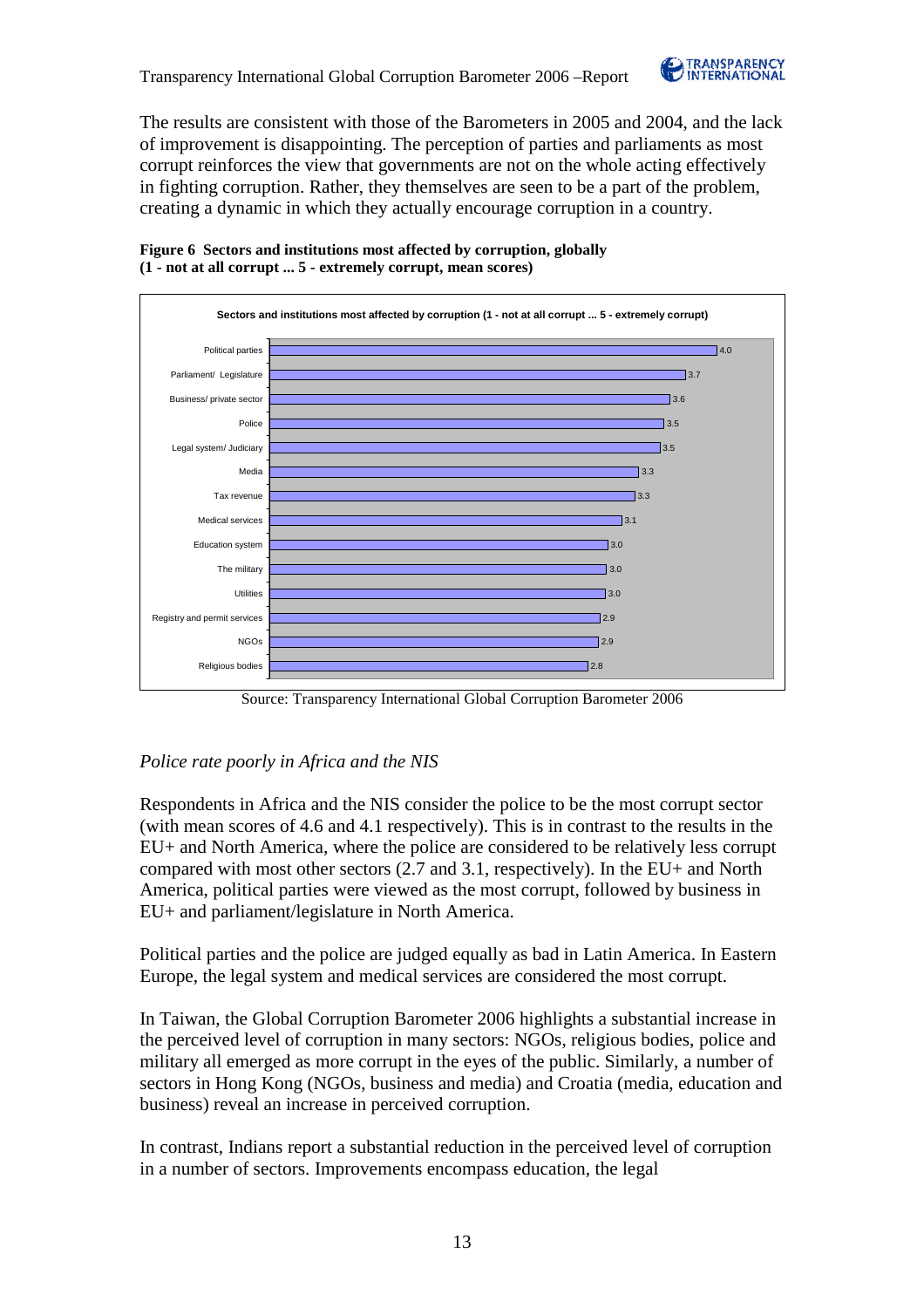

system/judiciary, media, parliament/legislature, and utilities. It should be noted, however, that Indian respondents still indicate that the majority of sectors highlighted are significantly affected by corruption. These improvements should therefore be understood as a positive sign of progress, but not an indication that the problem of corruption has been solved.

## **How corruption affects personal and political life and the business environment**

Each of the four editions of the Global Corruption Barometer has asked respondents to assess to what extent corruption affects different spheres of life, including personal and family life, the business environment and political life on a scale of 1 (not at all) to 4 (to a large extent).

The Barometer 2006 strongly supports the findings of past editions, with political life (mean score 3.4) emerging as the sphere thought to be most affected by corruption, followed by the business environment (3.1), and, of much less concern, personal and family life (2.3). This ordering is the same in all regional groupings covered by the survey.

It is worth noting that respondents' answers for the three spheres of life align to a great extent. In particular, there is a statistically significant correlation between perceived corruption in business and political life.<sup>5</sup> Thus respondents that perceive corruption to be a problem in one sphere are more likely to perceive it to be a problem in the others. Stated differently, if one sphere is judged to be very corrupt, the others are likely to be judged similarly.

Although all regional groupings demonstrate a perception that corruption is a major problem in political life, at the country level there is considerable variation, as Table 3, below, shows. Nevertheless, the public in a majority of the countries covered in the Barometer believe corruption affects political life to a large extent.

In North America, there are very strong opinions about the extent to which corruption affects the business environment and political life. There, more than four out of five respondents think that the business environment and political life are affected by corruption to a moderate or large extent. In addition, corruption in political life in the United States is perceived to have worsened when compared with earlier Barometers.

|  | Corruption<br>affects                     | More than<br>70% | Bolivia, Cameroon, Greece, South Korea, Taiwan                                                                                                                                                                                                                      |
|--|-------------------------------------------|------------------|---------------------------------------------------------------------------------------------------------------------------------------------------------------------------------------------------------------------------------------------------------------------|
|  | political<br>life to a<br>large<br>extent | $51 - 70%$       | Albania, Argentina, Bulgaria, Chile, Croatia, France, Gabon, Hong Kong,<br>Indonesia, Israel, Italy, Kenya, Macedonia, Mexico, Nigeria, Peru, Paraguay,<br>Philippines, Poland, Portugal, Romania, South Africa, Russia, Senegal, Spain,<br>Turkey, UK, Ukraine, US |
|  |                                           | $31 - 50\%$      | Canada, Colombia, Congo-Brazzaville, Czech Rep., Dominican Rep., Fiji,<br>Germany, Iceland, India, Japan, Kosovo, Moldova, Morocco, Pakistan,<br>Panama, Serbia, Singapore, Thailand, Venezuela                                                                     |

### **Table 3 Corruption affects political life to a large extent**

 $\overline{a}$ <sup>5</sup> Taking into account the very large sample size of 59,661 respondents, this correlation (.62) can be considered significant.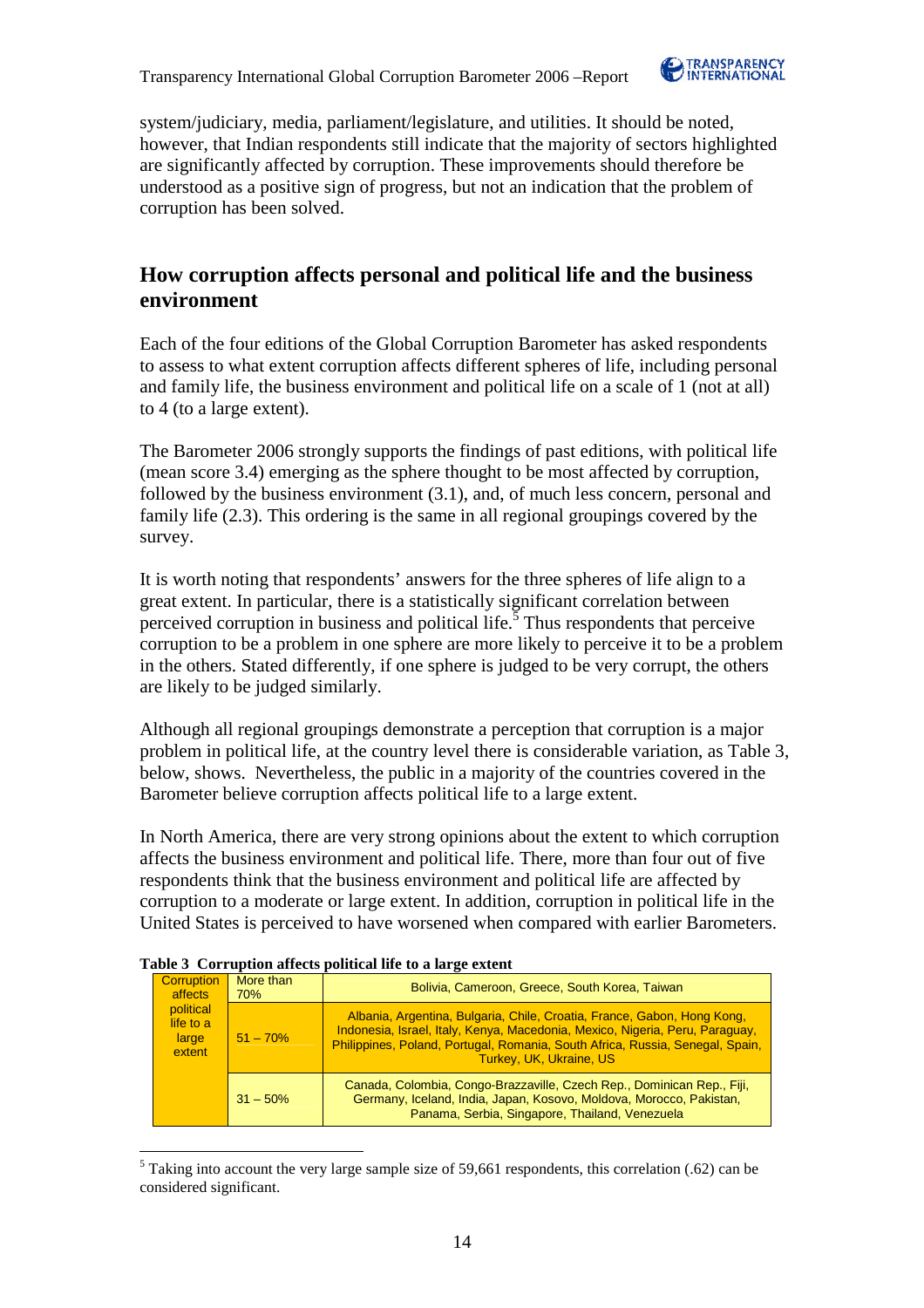

11 – 30% Austria, Denmark, Finland, Luxembourg, Malaysia, Netherlands, Norway, Sweden, Switzerland

Source: Transparency International Global Corruption Barometer 2006

Corruption's impact on family life is less of a concern to most people around the world. One could argue that this may be an instance where the public compares real experience – whether corruption has caused personal hardship – with perceptions of how corruption affects society more broadly, such as the scandals reported in the media. The latter may often be viewed as more ever-present and pervasive in its influence.

However, respondents' experience of corruption in their personal and family life differs substantially in different parts of the world. In the EU+ and the NIS, respondents state that corruption affects their lives very little (78 percent and 71 percent of respondents respectively answering 'to a small extent' or 'not at all'). It would therefore seem that these respondents may have answered this question taking into account their direct experience of bribery and its influence on their household.

In contrast, 70 percent of respondents in Africa and 59 percent in South East Europe think that their family lives are affected to a 'moderate' or 'large' extent. In Africa, this is clearly support by the data on experience of bribery reported above. In South East Europe, however, reported experience of bribery was relatively low.

As compared with previous Barometers, change for the worse has been demonstrated in Iceland, Japan and Spain. Corruption's impact on in Iceland's business environment and family life is perceived to have increased over the past two years. In Japan, the business environment is believed to be worse when compared with the 2005 results. Finally, despite a reduction in the perceived level of corruption in Spanish political life and the business environment between 2004 and 2005, the scores for 2006 show large increases, which more than cancel out previous improvements.

## **Conclusion – corruption as a worldwide problem**

Overall, these results show that people everywhere see corruption as a major problem. While there are differences between countries in the extent to which people experience corruption in their everyday lives, there is a widespread perception that the authority vested in institutions that ought to represent the public interest is, in fact, being abused for private gain.

Because bribe-paying is reported most in poorer countries, the burden of corruption falls hardest on those who can least afford it. In these countries, misuse of public funds does the greatest harm to the money available for safe water, schools and health care. The risks to lives are real, and those who can make a difference must act. Yet so far, in too many places in the world, government action to stop corruption has been judged lacklustre and ineffective.

People from all countries polled believe that corruption greatly affects their lives – and above all they express concern at the role of parties and elected politicians in the corruption equation. The challenge remains for political leaders to prove that they are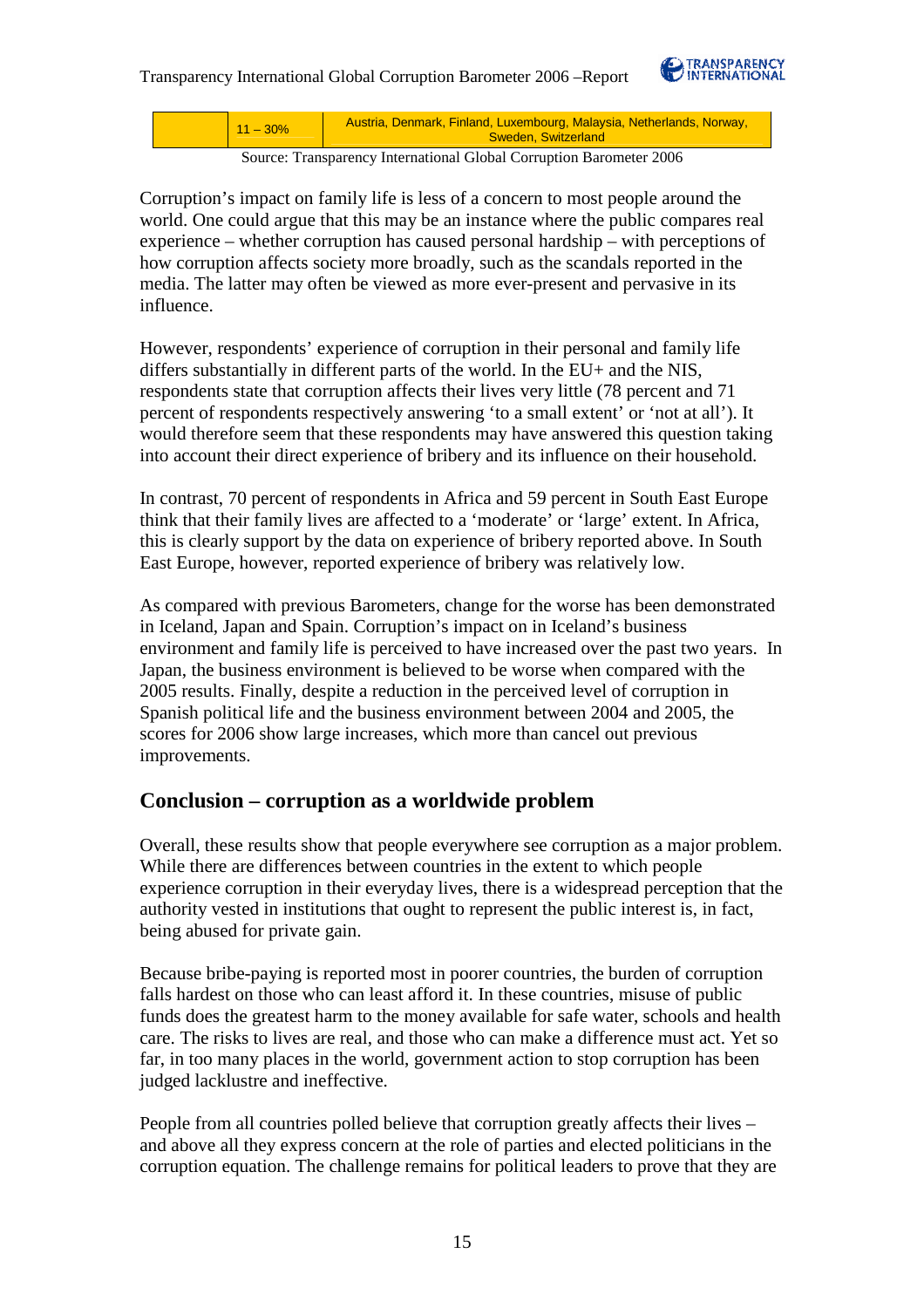

not actually fuelling corrupt practices, but are a genuine part of efforts to enhance transparency, accountability and integrity in societies around the world.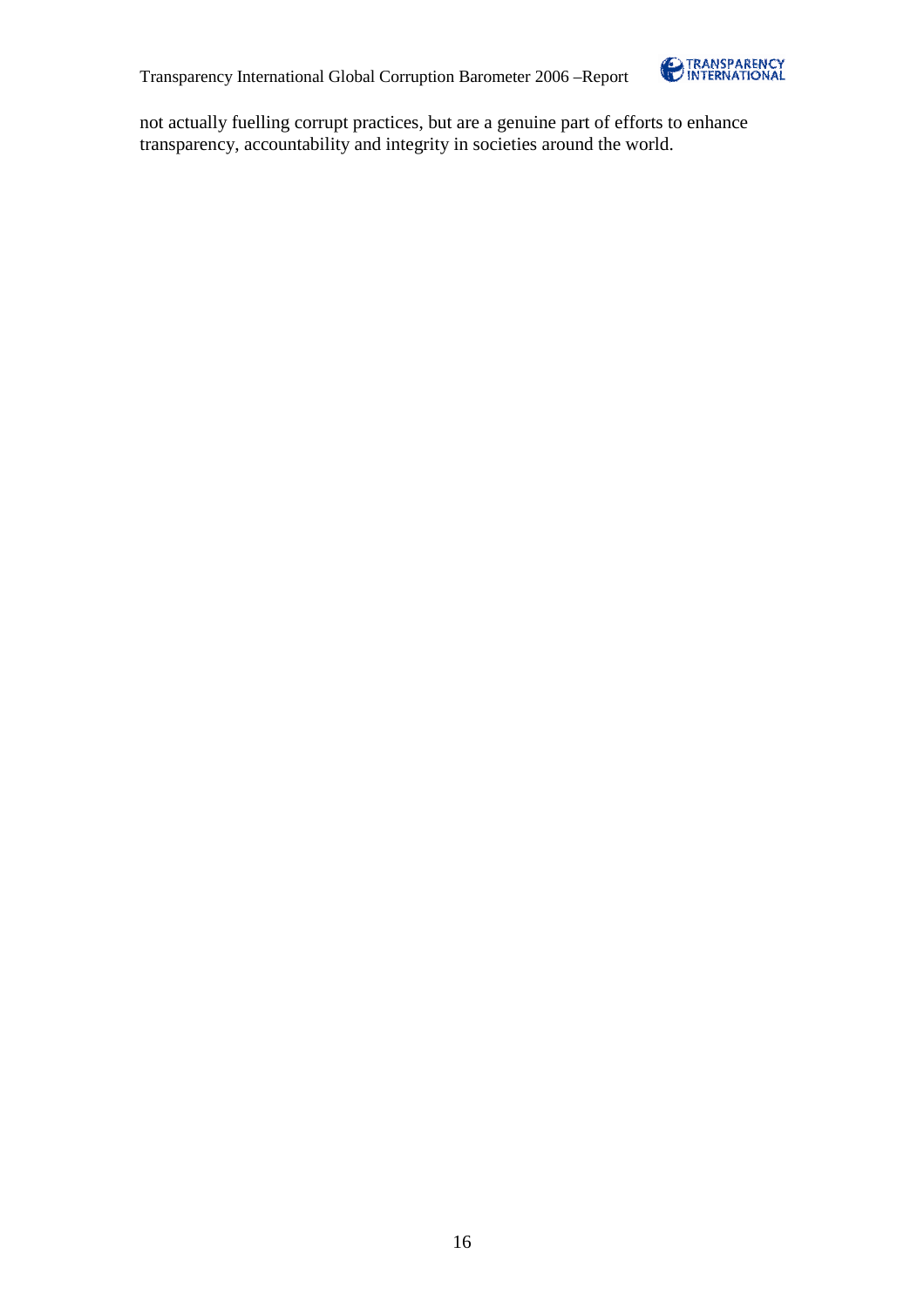| In the past 12 months have you or<br>anyone living in your household paid a<br>bribe in any form | Yes   | <b>No</b> |
|--------------------------------------------------------------------------------------------------|-------|-----------|
| <b>Total sample</b>                                                                              | 9%    | 91%       |
| <b>Africa</b>                                                                                    | 36%   | 64%       |
| - Cameroon                                                                                       | 57%   | 42%       |
| - Congo, Republic of the                                                                         | 40%   | 59%       |
| - Gabon                                                                                          | 41%   | 59%       |
| - Kenya                                                                                          | 21%   | 79%       |
| - Morocco                                                                                        | 60%   | 40%       |
| - Nigeria                                                                                        | 38%   | 62%       |
| - Senegal                                                                                        | 29%   | 71%       |
| - South Africa                                                                                   | 5%    | 95%       |
| <b>Asia - Pacific</b>                                                                            | 7%    | 93%       |
|                                                                                                  |       |           |
| - Fiji                                                                                           | 3%    | 97%       |
| - Hong Kong                                                                                      | 6%    | 94%       |
| - India                                                                                          | 12%   | 88%       |
| - Indonesia                                                                                      | 18%   | 82%       |
| - Japan                                                                                          | 3%    | 97%       |
| - Malaysia                                                                                       | 3%    | 97%       |
| - Pakistan                                                                                       | 15%   | 85%       |
| - Philippines                                                                                    | 16%   | 84%       |
| - Singapore                                                                                      | 1%    | 99%       |
| - South Korea                                                                                    | 2%    | 98%       |
| - Taiwan                                                                                         | 2%    | 98%       |
| - Thailand                                                                                       | 10%   | 90%       |
| <b>South East Europe</b>                                                                         | 9%    | 91%       |
| - Albania                                                                                        | 66%   | 34%       |
| - Bulgaria                                                                                       | 8%    | 92%       |
| - Croatia                                                                                        | 7%    | 93%       |
| - Kosovo                                                                                         | 12%   | 88%       |
| - Macedonia                                                                                      | 9%    | 91%       |
| - Romania                                                                                        | 20%   | 80%       |
|                                                                                                  |       |           |
| - Serbia                                                                                         | 13%   | 87%       |
| - Turkey                                                                                         | 2%    | 98%       |
| <b>EU and other Western Europe</b>                                                               | 2%    | 98%       |
| - Austria                                                                                        | 2%    | 98%       |
| - Czech Republic                                                                                 | 17%   | 83%       |
| - Denmark                                                                                        | 2%    | 98%       |
| - Finland                                                                                        | 1%    | 99%       |
| - France                                                                                         | 2%    | 98%       |
| - Germany                                                                                        | $2\%$ | 98%       |
| - Greece                                                                                         | 17%   | 83%       |
| - Iceland                                                                                        | 2%    | 98%       |
| - Luxembourg                                                                                     | 6%    | 94%       |
| - Netherlands                                                                                    | 2%    | 98%       |
| - Norway                                                                                         | 2%    | 98%       |
| - Poland                                                                                         | 5%    | 94%       |
| - Portugal                                                                                       | 2%    | 98%       |
| - Spain                                                                                          | 2%    | 98%       |
| - Sweden                                                                                         | 1%    | 99%       |
| - Switzerland                                                                                    | 1%    | 99%       |
| - United Kingdom                                                                                 | 2%    | 98%       |
| <b>Latin America</b>                                                                             | 17%   | 83%       |
|                                                                                                  |       |           |
| - Argentina                                                                                      | 6%    | 94%       |
| - Bolivia                                                                                        | 28%   | 72%       |
| - Chile                                                                                          | 7%    | 93%       |
| - Colombia                                                                                       | 7%    | 93%       |
| - Dominican Republic                                                                             | 23%   | 77%       |
| - Mexico                                                                                         | 28%   | 72%       |
| - Panama                                                                                         | 8%    | 92%       |
| - Paraguay                                                                                       | 26%   | 74%       |
| - Peru                                                                                           | 21%   | 79%       |
| - Venezuela                                                                                      | 21%   | 79%       |
| <b>North America</b>                                                                             | 2%    | 98%       |
| - Canada                                                                                         | 3%    | 97%       |
|                                                                                                  |       |           |

Table 4 Experience of bribery: bribe-paying the past year, all countries<sup>6</sup>

<sup>&</sup>lt;sup>6</sup> In the few instances where the responses do not add up to 100%, the remainder of the responses were 'Don't Know/No answer'.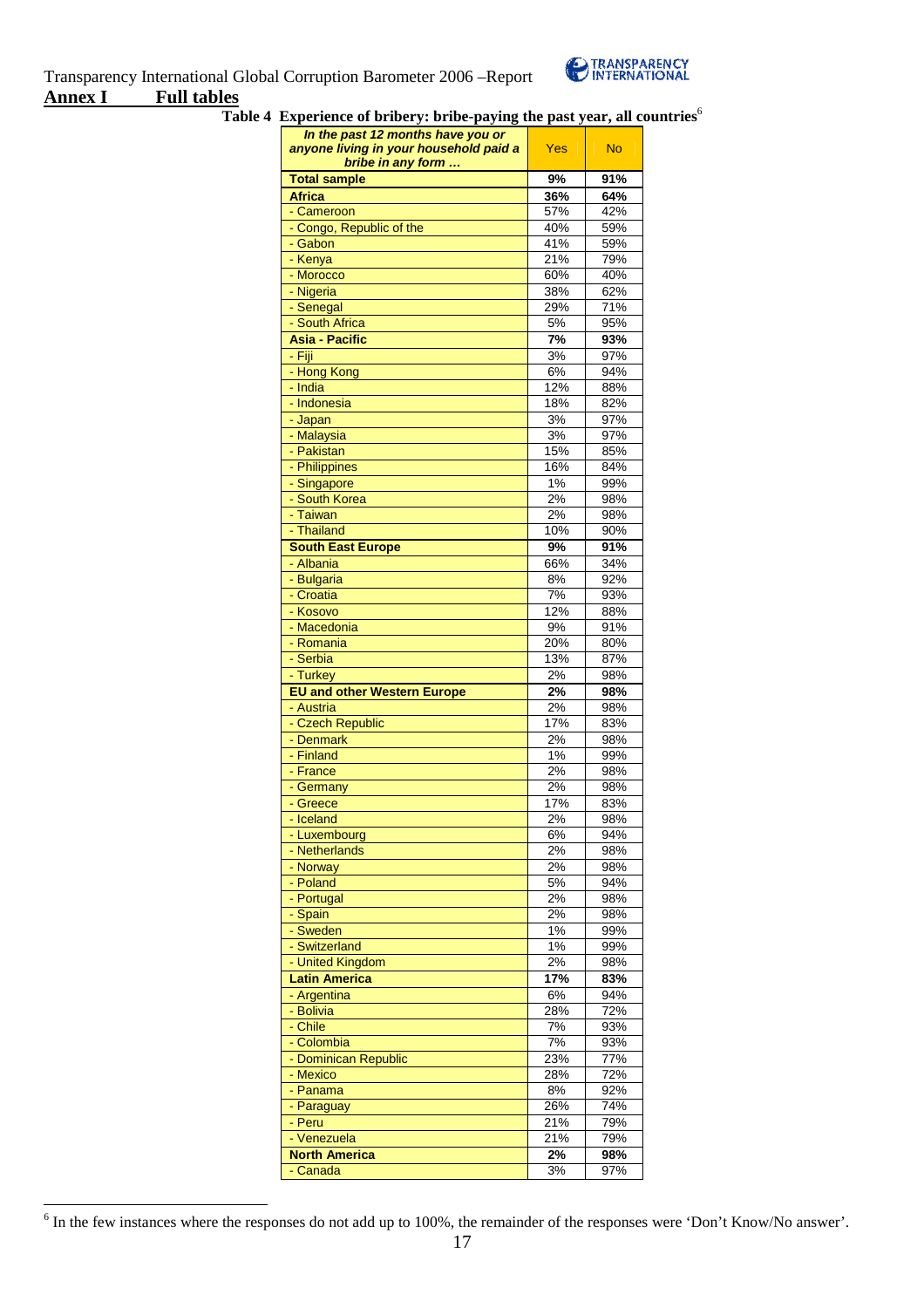

| In the past 12 months have you or<br>anyone living in your household paid a<br>bribe in any form | Yes | <b>No</b> |
|--------------------------------------------------------------------------------------------------|-----|-----------|
| - USA                                                                                            | 2%  | 98%       |
| <b>Newly Independent States</b>                                                                  | 12% | 88%       |
| - Moldova                                                                                        | 27% | 73%       |
| - Russia                                                                                         | 8%  | 92%       |
| - Ukraine                                                                                        | 23% | 77%       |
| <b>Other</b>                                                                                     |     |           |
| - Israel                                                                                         | 4%  | 96%       |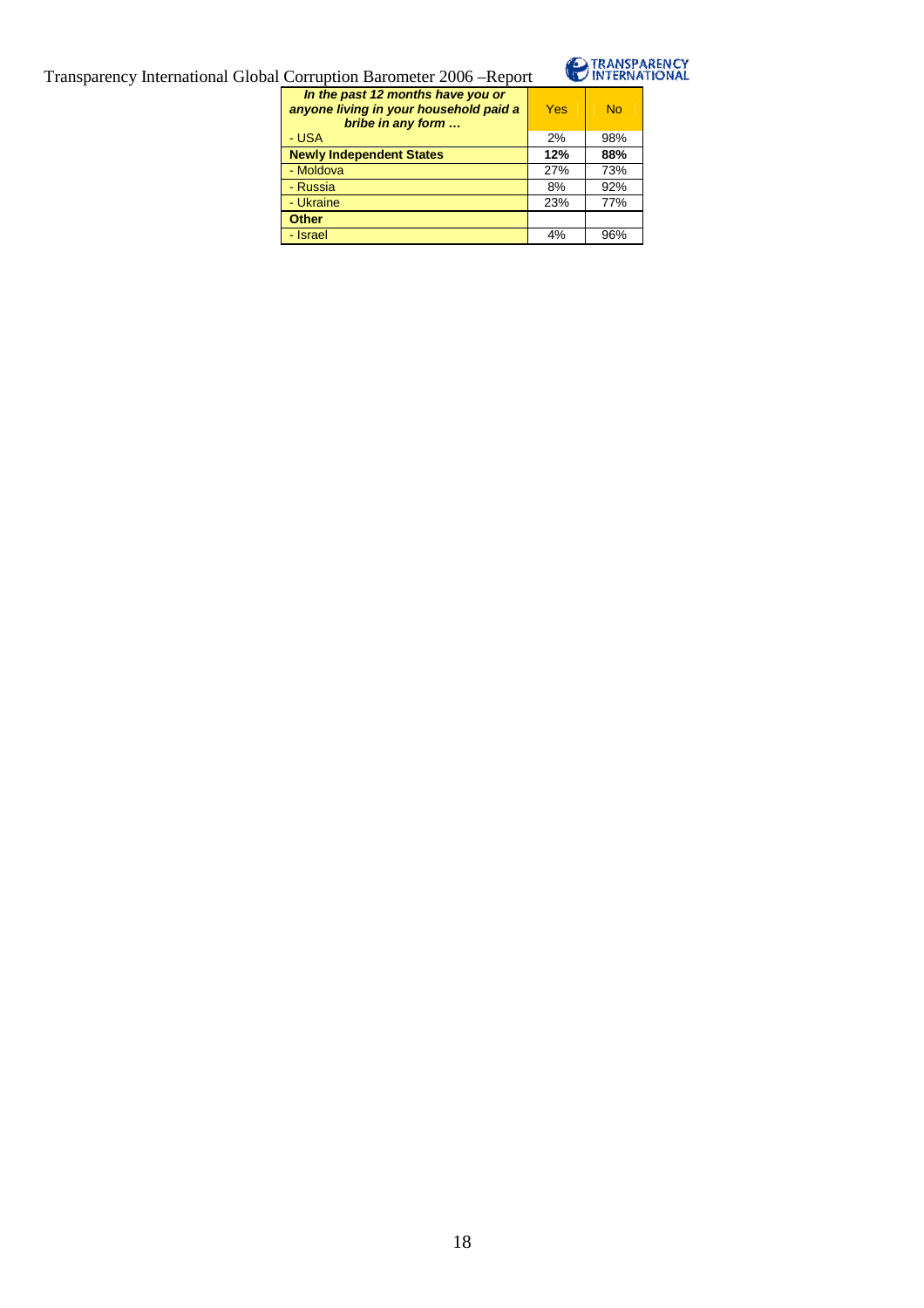

**Table 5 How respondents assess their government's fight against corruption, all countries**

| How would you assess your current<br>government's actions in the fight | <b>Very</b> |                  | <b>Not</b> | <b>Does not</b> | <b>Does not</b><br>fight but<br>actually<br>encourages |              |
|------------------------------------------------------------------------|-------------|------------------|------------|-----------------|--------------------------------------------------------|--------------|
| against corruption?                                                    | effective   | <b>Effective</b> | effective  | fight at all    | it.                                                    | <b>DK/NA</b> |
| <b>Total sample</b><br><b>Africa</b>                                   | 5%<br>17%   | 17%<br>27%       | 38%<br>24% | 16%<br>20%      | 15%<br>9%                                              | 8%<br>3%     |
| - Cameroon                                                             | 5%          | 12%              | 41%        | 15%             | 21%                                                    | 6%           |
| - Congo, Republic of the                                               | 10%         | 10%              | 25%        | 15%             | 19%                                                    | 20%          |
| - Gabon                                                                | 5%          | $6\%$            | 21%        | 20%             | 33%                                                    | 15%          |
| - Kenya                                                                | 10%         | 33%              | 39%        | 9%              | 8%                                                     | 2%           |
| - Morocco                                                              | 3%          | 17%              | 39%        | 23%             | 15%                                                    | 3%           |
| - Nigeria                                                              | 23%         | 29%              | 16%        | 22%             | 7%                                                     | 3%           |
| - Senegal                                                              | 7%          | 13%              | 28%        | 20%             | 16%                                                    | 17%          |
| - South Africa                                                         | 13%         | 25%              | 34%        | 13%             | 12%                                                    | 3%           |
| <b>Asia - Pacific</b>                                                  | 4%          | 15%              | 34%        | 18%             | 15%                                                    | 15%          |
| - Fiji                                                                 | 15%         | 29%              | 28%        | 15%             | 11%                                                    | 2%           |
| - Hong Kong<br>- India                                                 | 10%<br>7%   | 73%<br>19%       | 15%<br>39% | 1%<br>20%       | 0%<br>15%                                              | 0%<br>1%     |
| - Indonesia                                                            | 8%          | 21%              | 50%        | 9%              | $9\%$                                                  | 3%           |
| - Japan                                                                | 2%          | 6%               | 35%        | 15%             | 11%                                                    | 32%          |
| - Malaysia                                                             | 9%          | 36%              | 35%        | 5%              | 4%                                                     | 11%          |
| - Pakistan                                                             | 4%          | 19%              | 23%        | 27%             | 10%                                                    | 17%          |
| - Philippines                                                          | 8%          | 13%              | 31%        | 23%             | 24%                                                    | $0\%$        |
| - Singapore                                                            | 37%         | 52%              | 4%         | 1%              | 1%                                                     | 5%           |
| - South Korea                                                          | 2%          | 12%              | 45%        | 24%             | 17%                                                    | 0%           |
| - Taiwan                                                               | 2%          | 21%              | 33%        | 15%             | 25%                                                    | 4%           |
| - Thailand                                                             | 6%          | 34%              | 23%        | 11%             | 19%                                                    | 8%           |
| <b>South East Europe</b>                                               | 6%          | 21%              | 30%        | 19%             | 9%                                                     | 14%          |
| - Albania                                                              | 7%          | 33%              | 36%        | 13%             | 4%                                                     | 7%           |
| - Bulgaria<br>- Croatia                                                | 1%<br>0%    | 12%<br>5%        | 36%<br>34% | 15%<br>21%      | 12%<br>17%                                             | 25%<br>22%   |
| - Kosovo                                                               | 6%          | 18%              | 24%        | 25%             | 18%                                                    | 10%          |
| - Macedonia                                                            | 1%          | $9\%$            | 34%        | 27%             | 24%                                                    | 6%           |
| - Romania                                                              | 0%          | 16%              | 39%        | 19%             | 11%                                                    | 15%          |
| - Serbia                                                               | 6%          | 9%               | 35%        | 21%             | 17%                                                    | 13%          |
| - Turkey                                                               | 9%          | 29%              | 25%        | 20%             | 6%                                                     | 11%          |
| <b>EU and other Western Europe</b>                                     | 4%          | 18%              | 42%        | 14%             | 14%                                                    | 8%           |
| - Austria                                                              | 6%          | 17%              | 29%        | 18%             | 9%                                                     | 21%          |
| - Czech Republic                                                       | 1%          | 9%               | 40%        | 21%             | 21%                                                    | 8%           |
| - Denmark                                                              | 9%          | 41%              | 28%        | 15%             | 3%                                                     | 3%           |
| - Finland<br>- France                                                  | 4%<br>1%    | 21%<br>14%       | 23%        | 18%<br>18%      | 4%<br>15%                                              | 29%<br>6%    |
| - Germany                                                              | 0%          | 12%              | 45%<br>51% | 12%             | 19%                                                    | 5%           |
| - Greece                                                               | 5%          | 19%              | 41%        | 22%             | 12%                                                    | 1%           |
| - Iceland                                                              | 3%          | 11%              | 27%        | 34%             | 11%                                                    | 15%          |
| - Italy                                                                | 3%          | 24%              | 34%        | 14%             | 11%                                                    | 14%          |
| - Luxembourg                                                           | $1\%$       | 29%              | 37%        | 13%             | 6%                                                     | 14%          |
| - Netherlands                                                          | 2%          | 21%              | 51%        | 7%              | $3%$                                                   | 17%          |
| - Norway                                                               | 1%          | 22%              | 50%        | 9%              | 2%                                                     | 16%          |
| - Poland                                                               | 2%          | 11%              | 41%        | 28%             | 12%                                                    | 7%           |
| - Portugal                                                             | 4%          | 26%              | 39%        | 13%             | 10%                                                    | 8%           |
| - Spain<br>- Sweden                                                    | 18%         | 15%<br>25%       | 36%        | 13%             | 10%<br>4%                                              | $8\%$        |
| - Switzerland                                                          | 2%<br>4%    | 33%              | 51%<br>36% | 12%<br>12%      | 8%                                                     | 6%<br>7%     |
| - United Kingdom                                                       | 6%          | 19%              | 40%        | 14%             | 18%                                                    | 4%           |
| <b>Latin America</b>                                                   | 7%          | 18%              | 29%        | 19%             | 23%                                                    | 4%           |
| - Argentina                                                            | 2%          | 19%              | 36%        | 24%             | 14%                                                    | 5%           |
| - Bolivia                                                              | $5\%$       | 35%              | 31%        | 15%             | $7\%$                                                  | 7%           |
| - Chile                                                                | $1\%$       | 19%              | 54%        | 14%             | 8%                                                     | 4%           |
| - Colombia                                                             | 17%         | 35%              | 16%        | 10%             | 20%                                                    | 1%           |
| - Dominican Republic                                                   | 10%         | 44%              | 23%        | 11%             | 9%                                                     | 3%           |
| - Mexico                                                               | $0\%$       | 9%               | 27%        | 20%             | 43%                                                    | $0\%$        |
| - Panama                                                               | 14%         | 10%              | 35%        | 18%             | 21%                                                    | 2%           |
| - Paraguay<br>- Peru                                                   | $0\%$<br>4% | 4%<br>7%         | 29%<br>32% | 27%<br>28%      | 40%<br>19%                                             | $1\%$<br>10% |
| - Venezuela                                                            | 18%         | 18%              | 29%        | 13%             | 17%                                                    | 5%           |
| <b>North America</b>                                                   | 2%          | 17%              | 50%        | $9\%$           | 19%                                                    | 4%           |
| - Canada                                                               | 5%          | 30%              | 36%        | 11%             | 11%                                                    | 7%           |
| - USA                                                                  | $1\%$       | 15%              | 52%        | 9%              | 19%                                                    | 4%           |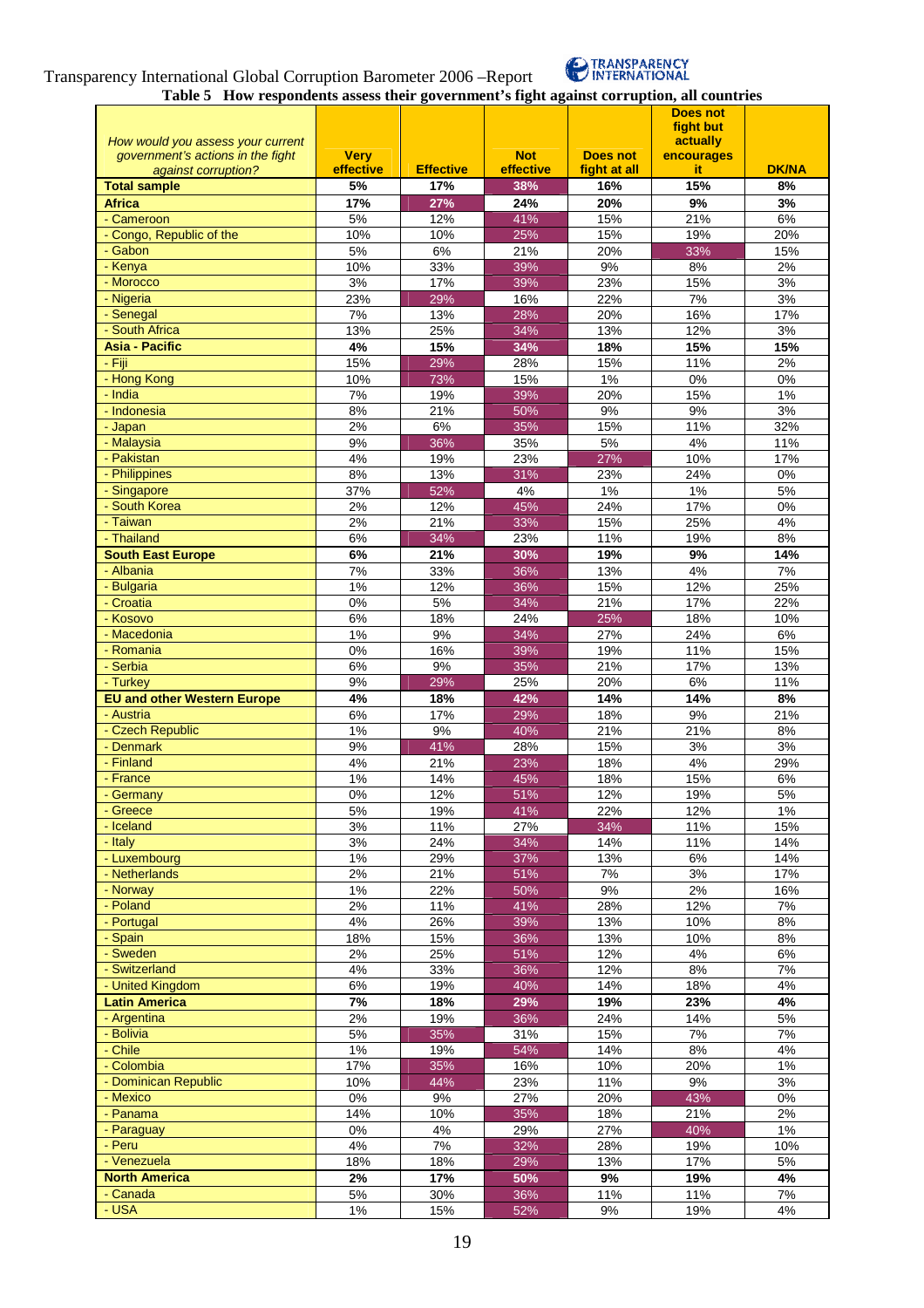

| How would you assess your current<br>government's actions in the fight<br>against corruption? | <b>Verv</b><br>effective | <b>Effective</b> | <b>Not</b><br>effective | Does not<br>fight at all | Does not<br>fight but<br>actually<br>encourages<br>it | <b>DK/NA</b> |
|-----------------------------------------------------------------------------------------------|--------------------------|------------------|-------------------------|--------------------------|-------------------------------------------------------|--------------|
| <b>Newly Independent States</b>                                                               | 3%                       | 14%              | 40%                     | 24%                      | 15%                                                   | 5%           |
| - Moldova                                                                                     | 4%                       | 18%              | 30%                     | 24%                      | 15%                                                   | 10%          |
| - Russia                                                                                      | 3%                       | 17%              | 42%                     | 22%                      | 13%                                                   | 2%           |
| - Ukraine                                                                                     | 1%                       | 6%               | 33%                     | 29%                      | 20%                                                   | 11%          |
| <b>Other</b>                                                                                  |                          |                  |                         |                          |                                                       |              |
| - Israel                                                                                      | 2%                       | 14%              | 42%                     | 24%                      | 16%                                                   | 2%           |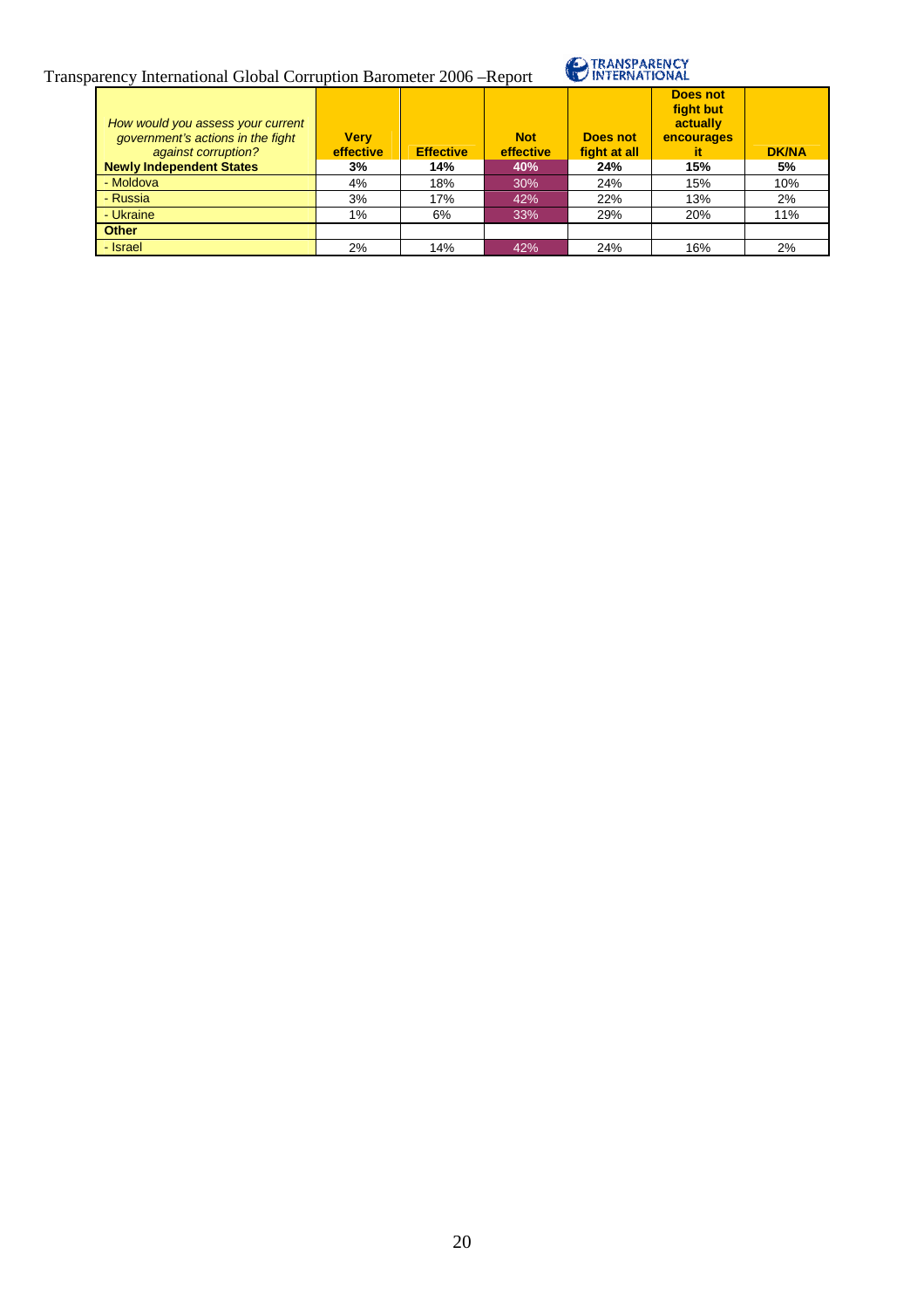



**Table 6 Corruption's impact on different sectors and institutions, all countries**

| To what extent do you perceive the<br>following sectors in this<br>country/territory to be affected by<br>corruption?<br>(1: not at all corrupt,  5: extremely<br>corrupt) | Political parties | Parliament<br>Legislature | $\bullet$<br>Business/ privat<br>sector | Police | Legal system/<br>Judiciary | Media | Tax revenue | services<br>Medical | Education system | The military | <b>Utilities</b> | and permit<br>services<br>Registry | <b>NGO<sub>s</sub></b> | Religious bodies |
|----------------------------------------------------------------------------------------------------------------------------------------------------------------------------|-------------------|---------------------------|-----------------------------------------|--------|----------------------------|-------|-------------|---------------------|------------------|--------------|------------------|------------------------------------|------------------------|------------------|
| <b>Total Sample</b>                                                                                                                                                        | 4.0               | 3.7                       | 3.6                                     | 3.5    | 3.5                        | 3.3   | 3.3         | 3.1                 | 3.0              | 3.0          | 3.0              | 2.9                                | 2.9                    | 2.8              |
| <b>Africa</b>                                                                                                                                                              | 4.2               | 3.9                       | 3.5                                     | 4.6    | 4.0                        | 3.0   | 3.4         | 3.4                 | 3.8              | 3.5          | 3.5              | 3.4                                | 2.9                    | 2.8              |
| - Cameroon                                                                                                                                                                 | 4.3               | 4.2                       | 4.2                                     | 4.7    | 4.4                        | 3.6   | 4.0         | 4.1                 | 4.1              | 4.3          | 3.2              | 3.8                                | 3.1                    | 2.9              |
| - Congo (Brazzaville)                                                                                                                                                      | 4.1               | 3.8                       | 3.8                                     | 4.3    | 3.7                        | 4.1   | 3.8         | 3.6                 | 3.5              | 4.3          | 3.6              | 3.6                                | 3.0                    | 2.5              |
| - Gabon                                                                                                                                                                    | 4.2               | 3.9                       | 3.8                                     | 4.3    | 4.1                        | 3.9   | 3.7         | 3.6                 | 3.7              | 4.0          | 3.0              | 3.4                                | 3.1                    | 3.3              |
| - Kenya                                                                                                                                                                    | 3.6               | 3.5                       | 3.0                                     | 4.1    | 3.5                        | 2.3   | 3.4         | 2.9                 | 2.6              | 3.0          | 3.0              | 3.5                                | 2.6                    |                  |
| - Morocco                                                                                                                                                                  | 3.5               | 3.5                       | 3.2                                     | 4.2    | 4.0                        | 3.0   | 3.2         | 4.0                 | 3.2              | 3.2          | 2.6              | 4.1                                | 2.7                    | 2.1              |
| - Nigeria                                                                                                                                                                  | 4.5               | 4.1                       | 3.7                                     | 4.9    | 4.1                        | 3.2   | 3.5         | 3.4                 | 4.3              | 3.7          | 3.8              | 3.3                                | 3.0                    | 3.0              |
| - Senegal                                                                                                                                                                  | 4.2               | 3.9                       | 3.6                                     | 4.3    | 4.4                        | 3.2   | 3.6         | 3.2                 | 3.1              | 2.3          | 2.1              | 4.0                                | 2.2                    | 2.1              |
| - South Africa                                                                                                                                                             | 3.9               | 3.6                       | 3.4                                     | 3.9    | 3.2                        | 2.9   | 2.6         | 3.0                 | 3.0              | 2.9          | 2.9              | 3.3                                | 2.9                    | 2.5              |
| <b>Asia - Pacific</b>                                                                                                                                                      | 4.0               | 3.8                       | 3.5                                     | 3.8    | 3.3                        | 3.1   | 3.3         | 3.2                 | 3.1              | 3.0          | 2.9              | 2.9                                | 2.9                    | 3.0              |
| - Fiji                                                                                                                                                                     | 3.6               | 3.4                       | 3.4                                     | 3.2    | 3.2                        | 2.7   | 3.3         | 3.1                 | 3.0              | 2.9          | 3.3              | 3.0                                | 2.2                    | 2.2              |
| - Hong Kong                                                                                                                                                                | 3.5               | 2.9                       | 3.9                                     | 3.4    | 2.6                        | 3.7   | 2.3         | 2.6                 | 2.6              | 2.8          | 2.4              | 2.2                                | 3.4                    | 2.5              |
| - India                                                                                                                                                                    | 4.2               | 3.5                       | 3.2                                     | 4.3    | 3.4                        | 2.4   | 3.0         | 3.1                 | 3.1              | 1.9          | 2.8              | 3.3                                | 2.9                    | 2.8              |
| - Indonesia                                                                                                                                                                | 4.1               | 4.2                       | 3.6                                     | 4.2    | 4.2                        | 2.8   | 3.4         | 3.0                 | 3.3              | 3.3          | 2.9              | 3.6                                | 2.9                    | 2.3              |
| - Japan                                                                                                                                                                    | 4.0               | 3.7                       | 3.6                                     | 3.6    | 3.0                        | 3.4   | 3.2         | 3.6                 | 3.1              | 3.1          | 3.0              | 2.7                                | 3.0                    | 3.7              |
| - Malaysia                                                                                                                                                                 | 3.5               | 3.0                       | 3.3                                     | 3.8    | 2.8                        | 2.4   | 2.5         | 2.1                 | 2.2              | 2.0          | 2.2              | 3.1                                | 2.2                    | 1.7              |
| - Pakistan                                                                                                                                                                 | 4.0               | 3.9                       | 3.6                                     | 4.4    | 3.8                        | 3.6   | 3.9         | 3.4                 | 3.1              | 3.1          | 3.8              | 3.9                                | 3.4                    | 2.8              |
| - Philippines                                                                                                                                                              | 3.8               | 3.9                       | 3.2                                     | 3.9    | 3.4                        | 2.5   | 3.7         | 2.9                 | 3.0              | 3.4          | 2.9              | 3.2                                | 2.6                    | 2.1              |
| - Singapore                                                                                                                                                                | 2.1               | 1.8                       | 2.5                                     | 1.9    | 2.0                        | 2.2   | 1.8         | 1.8                 | 1.8              | 1.9          | 1.8              | 1.8                                | 2.5                    | 2.1              |
| - South Korea                                                                                                                                                              | 4.3               | 4.2                       | 3.7                                     | 3.3    | 3.5                        | 3.5   | 3.3         | 3.1                 | 3.3              | 3.2          | 2.4              | 2.4                                | 2.9                    | 3.1              |
| - Taiwan                                                                                                                                                                   | 4.5               | 4.5                       | 3.7                                     | 4.1    | 3.9                        | 3.3   | 3.4         | 3.8                 | 3.5              | 4.1          | 3.6              | 2.4                                | 3.9                    | 3.7              |
| - Thailand                                                                                                                                                                 | 3.7               | 2.9                       | 3.2                                     | 3.6    | 2.6                        | 2.8   | 2.8         | 2.3                 | 2.8              | 2.6          | 2.6              | 2.4                                | 2.7                    | 2.3              |
| <b>South East Europe</b>                                                                                                                                                   | 4.0               | 4.0                       | 4.0                                     | 3.9    | 4.1                        | 3.5   | 3.6         | 4.1                 | 3.8              | 3.3          | 3.4              | 3.7                                | 3.6                    | 3.3              |
| - Albania                                                                                                                                                                  | 3.2               | 3.2                       | 3.1                                     | 3.8    | 3.8                        | 2.5   | 3.4         | 4.1                 | 2.8              | 2.7          | 3.2              | 3.6                                | 3.0                    | 2.3              |
| - Bulgaria                                                                                                                                                                 | 4.3               | 4.2                       | 4.1                                     | 4.0    | 4.4                        | 3.2   | 4.0         | 4.2                 | 3.7              | 2.9          | 3.3              | 3.8                                | 3.3                    | 3.1              |
| - Croatia                                                                                                                                                                  | 4.1               | 4.1                       | 4.2                                     |        | 4.4                        | 3.3   | 3.5         | 4.3                 | 3.6              | 2.9          | 3.1              | 3.7                                | 2.6                    | 2.6              |
| - Kosovo                                                                                                                                                                   | 3.6               | 3.2                       | 3.2                                     | 2.2    | 3.6                        | 2.4   | 2.6         | 3.8                 | 2.8              | 1.5          | 3.1              | 2.8                                | 2.3                    | 1.9              |
| - Macedonia                                                                                                                                                                | 4.3               | 4.2                       | 4.0                                     | 3.9    | 4.5                        | 3.4   | 3.4         | 4.3                 | 4.0              | 2.9          | 2.9              | 3.2                                | 2.9                    | 2.6              |
| - Romania                                                                                                                                                                  | 4.1               | 4.0                       | 4.0                                     | 3.6    | 3.9                        | 2.9   | 2.2         | 3.8                 | 3.2              | 2.5          | 2.3              | 2.8                                | 2.9                    | 2.3              |
| - Serbia                                                                                                                                                                   | 3.9               | 3.8                       | 3.7                                     | 3.6    | 3.8                        | 3.5   | 3.0         | 3.9                 | 3.4              | 2.9          | 2.9              | 2.9                                | 3.6                    | 2.5              |
| - Turkey                                                                                                                                                                   | 3.9               | 4.0                       | 4.1                                     | 4.0    | 4.2                        | 3.9   | 4.2         | 4.2                 | 4.1              | 3.9          | 4.0              | 4.1                                | 4.0                    | 4.0              |
| <b>EU and other Western Europe</b>                                                                                                                                         | 3.7               | 3.2                       | 3.4                                     | 2.7    | 2.9                        | 3.2   | 2.7         | 2.6                 | 2.3              | 2.5          | 2.7              | 2.5                                | 2.5                    | 2.7              |
| - Austria                                                                                                                                                                  | 3.3               | 2.9                       | 3.0                                     | 3.0    | 2.8                        | 2.8   | 2.8         | 2.5                 | 2.4              | 2.6          | 2.4              | 2.7                                | 2.4                    | 2.6              |
| - Czech Republic                                                                                                                                                           | 3.7               | 3.4                       | 3.4                                     | 3.8    | 3.5                        | 2.9   | 2.6         | 3.2                 | 2.8              | 2.8          | 2.6              | 3.4                                | 2.5                    | 2.2              |
| - Denmark                                                                                                                                                                  | 2.5               | 2.1                       | 2.7                                     | 1.8    | 1.7                        | 2.5   | 1.6         | 2.0                 | 1.8              | 2.0          | 2.0              | 1.9                                | 2.3                    | 2.4              |
| - Finland                                                                                                                                                                  | 3.0               | 2.6                       | 2.8                                     | 1.8    | 2.1                        | 2.9   | 2.1         | 2.1                 | 2.0              | 1.8          | 2.3              | 1.7                                | 2.3                    | 2.4              |
| - France                                                                                                                                                                   | 3.8               | 3.2                       | 3.6                                     | 2.8    | 2.9                        | 3.3   | 2.3         | 2.1                 | 2.0              | 2.3          | 2.2              | 2.2                                | 2.3                    | 2.7              |
| - Germany                                                                                                                                                                  | 3.7               | 3.1                       | 3.5                                     | 2.3    | 2.5                        | 3.1   | 2.4         | 2.6                 | 2.2              | 2.5          | 2.8              | 2.0                                | 2.8                    | 2.6              |
| - Greece                                                                                                                                                                   | 3.9               | 3.4                       | 3.4                                     | 3.4    | 3.6                        | 3.8   | 3.7         | 3.5                 | 2.8              | 2.6          | 3.1              | 2.4                                | 2.7                    | 3.1              |
| -Iceland                                                                                                                                                                   | 3.4               | 2.7                       | 3.3                                     | 2.3    | 2.5                        | 3.0   | 1.9         | 2.3                 | 2.0              |              | 2.5              | 1.9                                | 2.3                    | 2.3              |
| - Italy                                                                                                                                                                    | 4.0               | 3.3                       | 3.5                                     | 2.4    | 3.2                        | 3.3   | 3.4         | 3.2                 | 2.3              | 2.4          | 2.7              | 3.2                                | 2.3                    | 2.4              |
| - Luxembourg                                                                                                                                                               | 3.0               | 2.6                       | 3.0                                     | 2.4    | 2.5                        | 2.9   | 2.3         | 2.0                 | 2.2              | 2.2          | 2.1              | 2.0                                | 2.3                    | 2.7              |
| - Netherlands                                                                                                                                                              | 3.1               | 2.9                       | 3.3                                     | 2.9    | 2.7                        | 3.1   | 2.4         | 2.4                 | 2.3              | 2.6          | 2.9              | 2.5                                | 2.9                    | 2.7              |
| - Norway                                                                                                                                                                   | 3.0               | 2.6                       | 3.5                                     | 2.3    | 2.3                        | 3.2   | 2.0         | 2.6                 | 2.2              | 3.1          | 2.7              | 1.9                                | 3.0                    | 3.3              |
| - Poland                                                                                                                                                                   | 4.0               | 3.9                       | 3.9                                     | 3.7    | 3.8                        | 3.3   | 3.1         | 3.9                 | 3.1              | 3.1          | 2.7              | 3.2                                | 3.3                    | 3.0              |
| - Portugal                                                                                                                                                                 | 3.9               | 3.3                       | 3.8                                     | 3.3    | 3.4                        | 3.1   | 3.6         | 3.0                 | 2.8              | 2.7          | 2.8              | 2.7                                | 2.9                    | 2.8              |
| - Spain                                                                                                                                                                    | 3.9               | 3.3                       | 3.7                                     | 2.9    | 3.1                        | 3.4   | 3.1         | 2.3                 | 2.3              | 2.7          | 2.9              | 3.4                                | 2.4                    | 3.0              |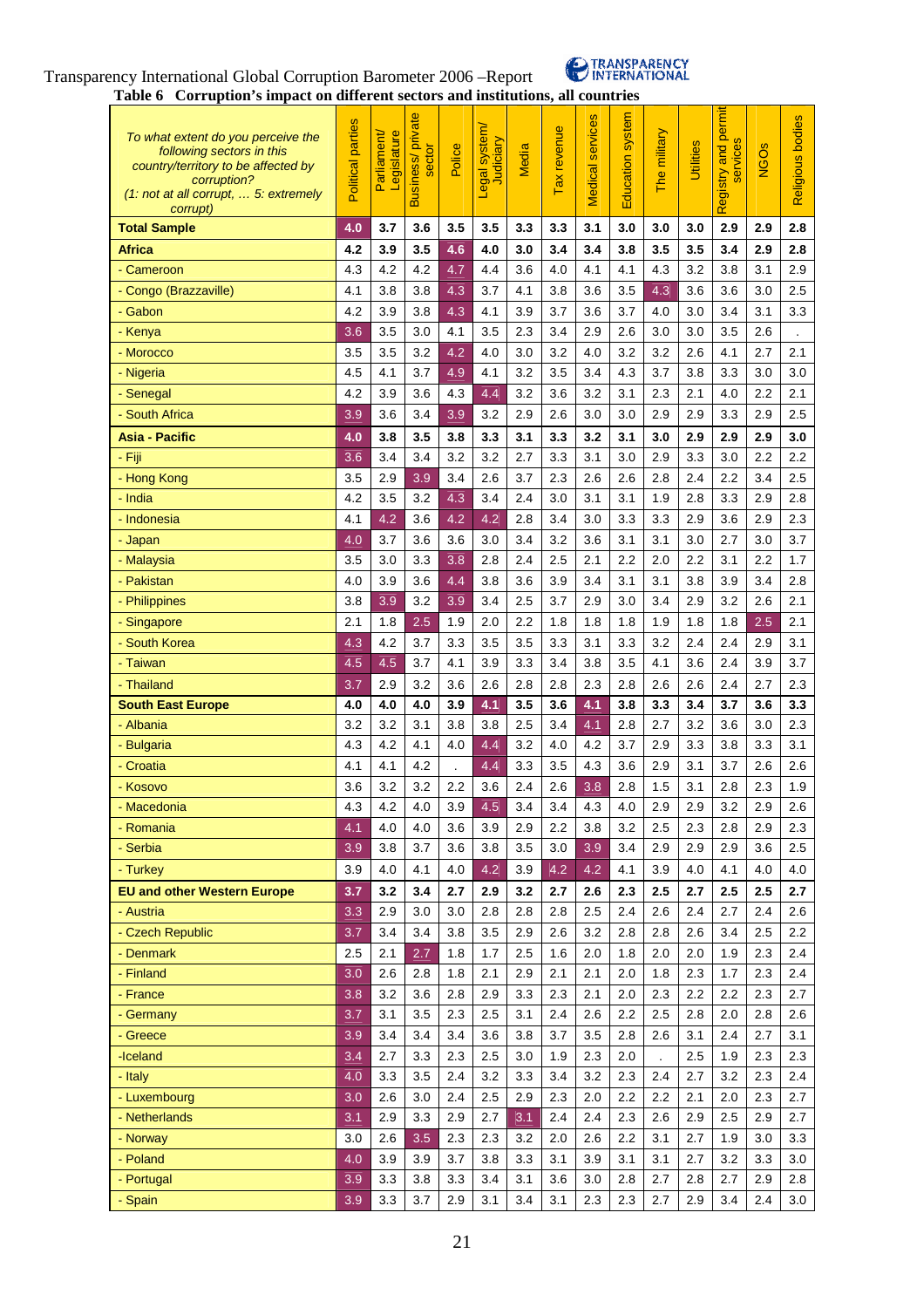

| To what extent do you perceive the<br>following sectors in this<br>country/territory to be affected by<br>corruption?<br>$(1:$ not at all corrupt, $\dots$ 5: extremely<br>corrupt) | parties<br>Political | Parliament/<br>Legislature | usiness/private<br>sector<br>മ | Police | Legal system/<br>Judiciary | Media | Tax revenue | Medical services | Education system | The military | Utilities | permit<br>$\omega$<br>and<br>service<br>Registry | <b>NGOS</b> | <b>Religious bodies</b> |
|-------------------------------------------------------------------------------------------------------------------------------------------------------------------------------------|----------------------|----------------------------|--------------------------------|--------|----------------------------|-------|-------------|------------------|------------------|--------------|-----------|--------------------------------------------------|-------------|-------------------------|
| - Sweden                                                                                                                                                                            | 2.8                  | 2.4                        | 2.8                            | 2.2    | 2.2                        | 2.8   | 1.8         | 2.1              | 1.8              | 2.1          | 2.4       | 1.9                                              | 2.1         | 2.5                     |
| - Switzerland                                                                                                                                                                       | 3.0                  | 2.6                        | 2.9                            | 2.2    | 2.3                        | 2.9   | 2.5         | 2.2              | 1.9              | 2.4          | 2.2       | 2.0                                              | 2.4         | 2.5                     |
| - United Kingdom                                                                                                                                                                    | 3.7                  | 3.4                        | 3.1                            | 3.0    | 3.2                        | 3.4   | 2.8         | 2.4              | 2.4              | 2.5          | 2.7       | 2.3                                              | 2.6         | 2.8                     |
| <b>Latin America</b>                                                                                                                                                                | 4.2                  | 4.1                        | 3.5                            | 4.2    | 4.1                        | 3.3   | 3.5         | 3.1              | 3.0              | 3.5          | 3.3       | 3.5                                              | 3.1         | 2.8                     |
| - Argentina                                                                                                                                                                         | 4.4                  | 4.3                        | 3.7                            | 4.2    | 4.2                        | 3.4   | 3.2         | 2.8              | 2.7              | 3.4          | 3.1       | 3.3                                              | 2.9         | 3.1                     |
| - Bolivia                                                                                                                                                                           | 4.4                  | 4.0                        | 3.3                            | 4.4    | 4.3                        | 3.0   | 3.4         | 3.3              | 3.0              | 3.6          | 3.0       | 3.2                                              | 2.9         | 2.1                     |
| - Chile                                                                                                                                                                             | 3.9                  | 3.8                        | 3.6                            | 3.4    | 3.8                        | 3.2   | 2.8         | 2.7              | 2.8              | 3.3          | 2.9       | 2.8                                              | 2.6         | 2.7                     |
| - Colombia                                                                                                                                                                          | 3.7                  | 3.7                        | 3.3                            | 3.5    | 3.4                        | 2.9   | 3.5         | 3.1              | 2.8              | 3.2          | 3.3       | 2.9                                              | 2.9         | 2.6                     |
| - Dominican Republic                                                                                                                                                                | 4.3                  | 4.1                        | 3.1                            | 4.4    | 4.1                        | 3.1   | 3.4         | 3.0              | 2.7              | 3.6          | 3.3       | 3.3                                              | 3.0         | 2.2                     |
| - Mexico                                                                                                                                                                            | 4.4                  | 4.3                        | 3.7                            | 4.5    | 4.2                        | 3.5   | 3.8         | 3.0              | 3.2              | 3.2          | 3.5       | 3.9                                              | 3.2         | 3.2                     |
| - Panama                                                                                                                                                                            | 4.3                  | 4.3                        | 3.4                            | 4.2    | 4.1                        | 2.9   | 3.1         | 2.8              | 3.3              | 4.1          | 3.0       | 3.5                                              | 3.1         | 2.1                     |
| - Paraguay                                                                                                                                                                          | 4.6                  | 4.6                        | 3.1                            | 4.6    | 4.4                        | 2.9   | 3.9         | 3.4              | 3.2              | 4.1          | 3.6       | 4.2                                              | 3.0         | 2.2                     |
| - Peru                                                                                                                                                                              | 4.2                  | 4.3                        | 3.4                            | 4.2    | 4.5                        | 3.5   | 3.4         | 3.4              | 3.4              | 3.9          | 3.3       | 3.7                                              | 3.1         | 2.4                     |
| - Venezuela                                                                                                                                                                         | 4.0                  | 3.7                        | 3.8                            | 4.2    | 3.9                        | 3.5   | 3.5         | 3.4              | 3.0              | 3.7          | 3.1       | 3.8                                              | 3.7         | 2.8                     |
| <b>North America</b>                                                                                                                                                                | 4.2                  | 3.8                        | 3.6                            | 3.1    | 3.5                        | 3.6   | 3.4         | 3.0              | 2.9              | 2.9          | 3.1       | 2.5                                              | 3.1         | 3.0                     |
| - Canada                                                                                                                                                                            | 3.6                  | 3.2                        | 2.9                            | 2.5    | 3.0                        | 3.0   | 2.7         | 2.3              | 2.3              | 2.5          | 2.7       | 2.2                                              | 2.5         | 2.7                     |
| - USA                                                                                                                                                                               | 4.3                  | 3.9                        | 3.6                            | 3.2    | 3.6                        | 3.6   | 3.5         | 3.1              | 3.0              | 2.9          | 3.1       | 2.5                                              | 3.2         | 3.0                     |
| <b>Newly Independent States</b>                                                                                                                                                     | 3.9                  | 4.0                        | 3.9                            | 4.1    | 3.9                        | 3.4   | 3.6         | 3.7              | 3.8              | 3.4          | 2.9       | 3.6                                              | 3.1         | 2.4                     |
| - Moldova                                                                                                                                                                           | 3.7                  | 3.7                        | 3.7                            | 4.1    | 3.9                        | 3.2   | 2.7         | 3.8              | 3.6              | 3.0          | 2.3       | 3.1                                              | 2.7         | 2.2                     |
| - Russia                                                                                                                                                                            | 3.8                  | 3.9                        | 3.9                            | 4.0    | 3.9                        | 3.5   | 3.5         | 3.7              | 3.7              | 3.5          | 2.9       | 3.6                                              | 3.1         | 2.4                     |
| - Ukraine                                                                                                                                                                           | 4.2                  | 4.2                        | 4.0                            | 4.2    | 4.2                        | 3.1   | 3.9         | 3.9              | 3.8              | 3.1          | 2.8       | 3.4                                              | 3.0         | 2.2                     |
| <b>Other</b>                                                                                                                                                                        |                      |                            |                                |        |                            |       |             |                  |                  |              |           |                                                  |             |                         |
| - Israel                                                                                                                                                                            | 4.2                  | 3.8                        | 3.2                            | 3.3    | 2.8                        | 3.1   | 3.0         | 2.9              | 2.6              | 2.2          | 3.1       | 3.0                                              | 3.2         | 3.6                     |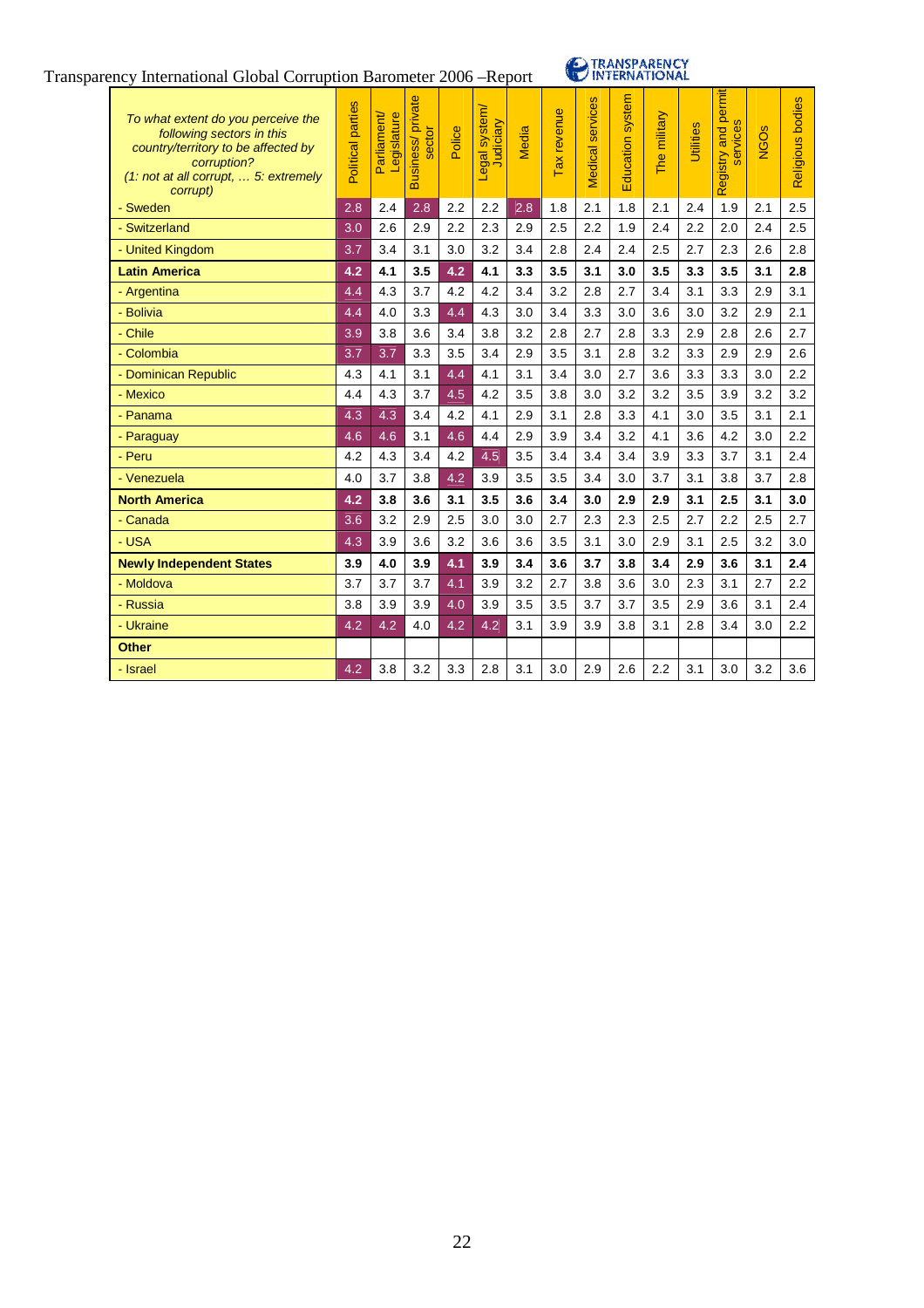#### Transparency International Global Corruption Barometer 2006 –Report



## **Table 7 Corruption's impact on political life, the business environment,**

**and personal and family life – all countries**

| Some people believe that corruption<br>affects different spheres of life in this |                       | <b>The business</b> | Your personal and       |
|----------------------------------------------------------------------------------|-----------------------|---------------------|-------------------------|
| country. In your view does corruption<br>affect:                                 | <b>Political life</b> | environment         | family life             |
| (1: Not at all  4: To a large extent)                                            |                       |                     |                         |
| <b>Total sample</b>                                                              | 3.4                   | 3.1                 | 2.3                     |
| <b>Africa</b>                                                                    | 3.4                   | 3.3                 | 3.1                     |
| - Cameroon<br>- Congo, Republic of the                                           | 3.7<br>3.1            | 3.5                 | 2.6                     |
| - Gabon                                                                          | 3.1                   | 2.8<br>2.9          | 2.1<br>2.1              |
| - Kenya                                                                          | 3.3                   | 3.3                 | 3.2                     |
| - Morocco                                                                        | 3.1                   | 2.9                 | 2.6                     |
| - Nigeria                                                                        | 3.5                   | $\overline{3.3}$    | $\overline{3.3}$        |
| - Senegal                                                                        | 3.5                   | 3.0                 | 1.5                     |
| - South Africa                                                                   | 3.5                   | 3.3                 | 2.6                     |
| <b>Asia - Pacific</b>                                                            | 3.3                   | 3.1                 | 2.5                     |
| - Fiji<br>- Hong Kong                                                            | 3.1<br>3.4            | 3.0<br>3.2          | 2.5<br>2.8              |
| - India                                                                          | 2.9                   | 2.6                 | 2.3                     |
| - Indonesia                                                                      | 3.4                   | 3.2                 | 2.9                     |
| - Japan                                                                          | 3.1                   | 2.7                 | 1.9                     |
| - Malaysia                                                                       | 2.9                   | 2.7                 | 1.6                     |
| - Pakistan                                                                       | 3.1                   | 2.9                 | 2.4                     |
| - Philippines                                                                    | 3.4                   | 3.4                 | 3.4                     |
| - Singapore                                                                      | 2.9                   | 3.0                 | 2.2                     |
| - South Korea<br>- Taiwan                                                        | 3.7<br>3.8            | 3.6<br>3.7          | 3.0<br>2.9              |
| - Thailand                                                                       | 3.0                   | 3.0                 | 2.7                     |
| <b>South East Europe</b>                                                         | 3.4                   | 3.3                 | 2.8                     |
| - Albania                                                                        | 3.6                   | 3.3                 | 2.8                     |
| - Bulgaria                                                                       | 3.6                   | 3.3                 | 2.2                     |
| - Croatia                                                                        | 3.5                   | 3.5                 | 2.3                     |
| - Kosovo                                                                         | 3.2                   | 3.0                 | 2.7                     |
| - Macedonia                                                                      | 3.4                   | 3.1                 | 2.6                     |
| - Romania                                                                        | 3.2                   | 3.0                 | 2.3                     |
| - Serbia                                                                         | 3.1                   | 2.9                 | 2.2                     |
| - Turkey<br><b>EU and other Western European</b>                                 | 3.5<br>3.3            | 3.5<br>2.8          | 3.3<br>1.7              |
| - Austria                                                                        | 2.7                   | 1.8                 | 1.3                     |
| - Czech Republic                                                                 | 3.2                   | 2.9                 | 1.6                     |
| - Denmark                                                                        | 2.4                   | 2.4                 | 1.5                     |
| - Finland                                                                        | 2.6                   | 2.5                 | 1.4                     |
| - France                                                                         | 3.3                   | 2.3                 | 1.3                     |
| - Germany                                                                        | 3.3                   | 2.0                 | 1.7                     |
| - Greece                                                                         | 3.6                   | 3.5                 | 2.5                     |
| - Iceland<br>- Italy                                                             | 3.3<br>3.4            | 3.4<br>3.4          | $2.\overline{3}$<br>1.5 |
| - Luxembourg                                                                     | 2.9                   | 2.7                 | 1.7                     |
| - Netherlands                                                                    | 2.6                   | $\overline{2.8}$    | 1.6                     |
| - Norway                                                                         | 3.0                   | 3.0                 | 1.3                     |
| - Poland                                                                         | 3.4                   | 3.3                 | 2.4                     |
| - Portugal                                                                       | 3.6                   | 3.6                 | 2.2                     |
| - Spain                                                                          | 3.6                   | 3.4                 | 1.9                     |
| - Sweden                                                                         | 2.7                   | 2.7                 | 1.6                     |
| - Switzerland<br>- United Kingdom                                                | 2.7<br>3.3            | 2.9<br>3.0          | 1.4<br>1.9              |
| <b>Latin America</b>                                                             | 3.3                   | 2.9                 | 2.5                     |
| - Argentina                                                                      | 3.4                   | 3.0                 | 2.5                     |
| - Bolivia                                                                        | 3.7                   | 2.8                 | 3.1                     |
| - Chile                                                                          | 3.5                   | 3.2                 | 1.9                     |
| - Colombia                                                                       | 3.0                   | 2.8                 | 2.6                     |
| - Dominican Republic                                                             | 3.0                   | 2.9                 | 2.8                     |
| - Mexico                                                                         | 3.4                   | 2.8                 | 2.7                     |
| - Panama                                                                         | 3.2                   | 2.9                 | 2.7                     |
| - Paraguay<br>- Peru                                                             | 3.6<br>3.5            | 3.1<br>3.0          | 2.5<br>2.7              |
| - Venezuela                                                                      | 2.8                   | 2.7                 | 2.3                     |
| <b>North America</b>                                                             | 3.6                   | 3.3                 | 2.6                     |
| - Canada                                                                         | 3.2                   | 3.0                 | 2.1                     |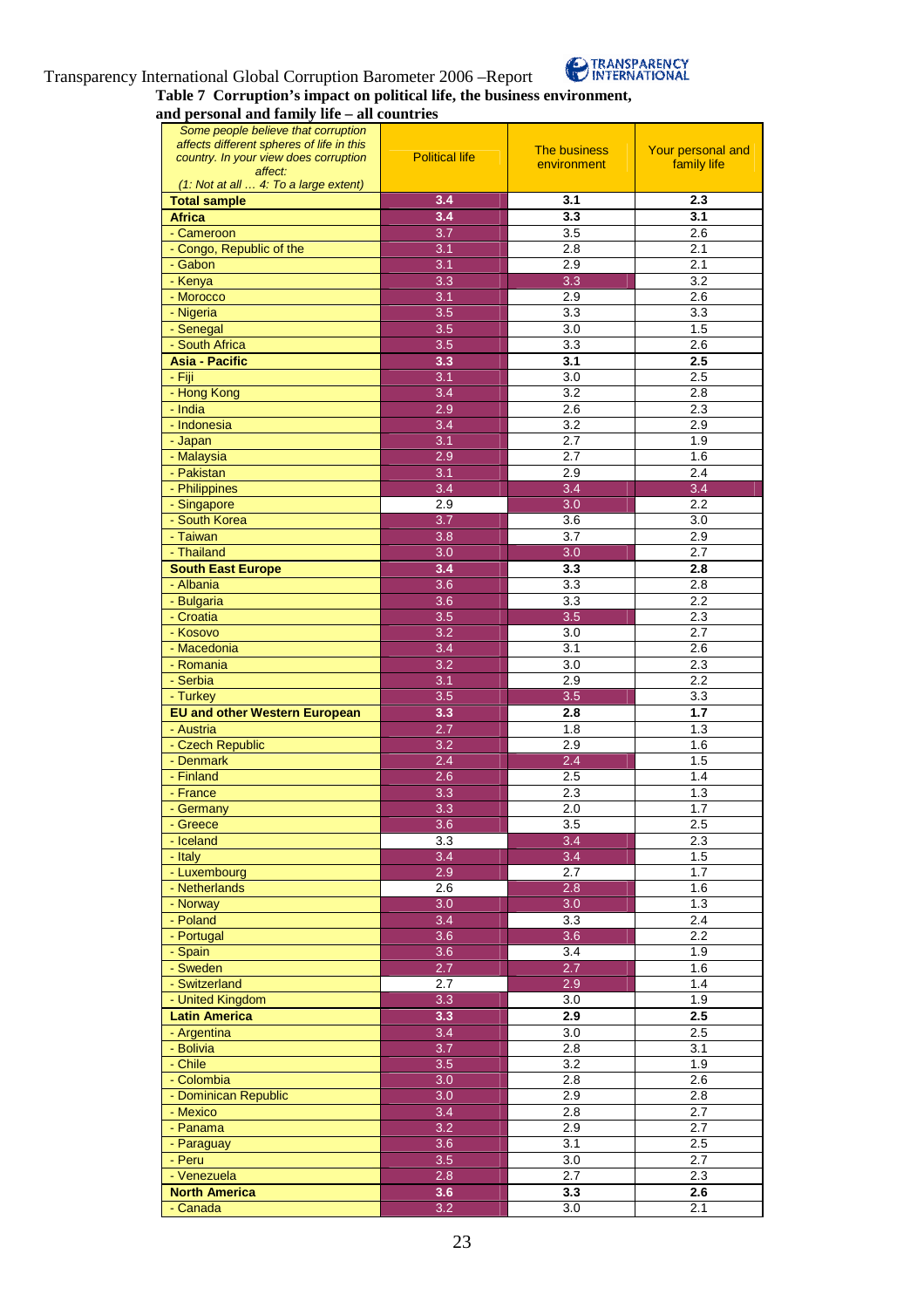

| Some people believe that corruption<br>affects different spheres of life in this<br>country. In your view does corruption<br>affect:<br>$(1: Not at all  4: To a large extent)$ | <b>Political life</b> | The business<br>environment | Your personal and<br>family life |  |  |
|---------------------------------------------------------------------------------------------------------------------------------------------------------------------------------|-----------------------|-----------------------------|----------------------------------|--|--|
| - USA                                                                                                                                                                           | 3.6                   | 3.4                         | 2.6                              |  |  |
| <b>Newly Independent States</b>                                                                                                                                                 | 3.4                   | 3.0                         | 1.9                              |  |  |
| - Moldova                                                                                                                                                                       | 3.1                   | 2.9                         | 2.4                              |  |  |
| - Russia                                                                                                                                                                        | 3.3                   | 2.9                         | 1.9                              |  |  |
| - Ukraine                                                                                                                                                                       | 3.5                   | 3.2                         | 1.9                              |  |  |
| <b>Other</b>                                                                                                                                                                    |                       |                             |                                  |  |  |
| - Israel                                                                                                                                                                        | 3.5                   | 3.3                         | 2.5                              |  |  |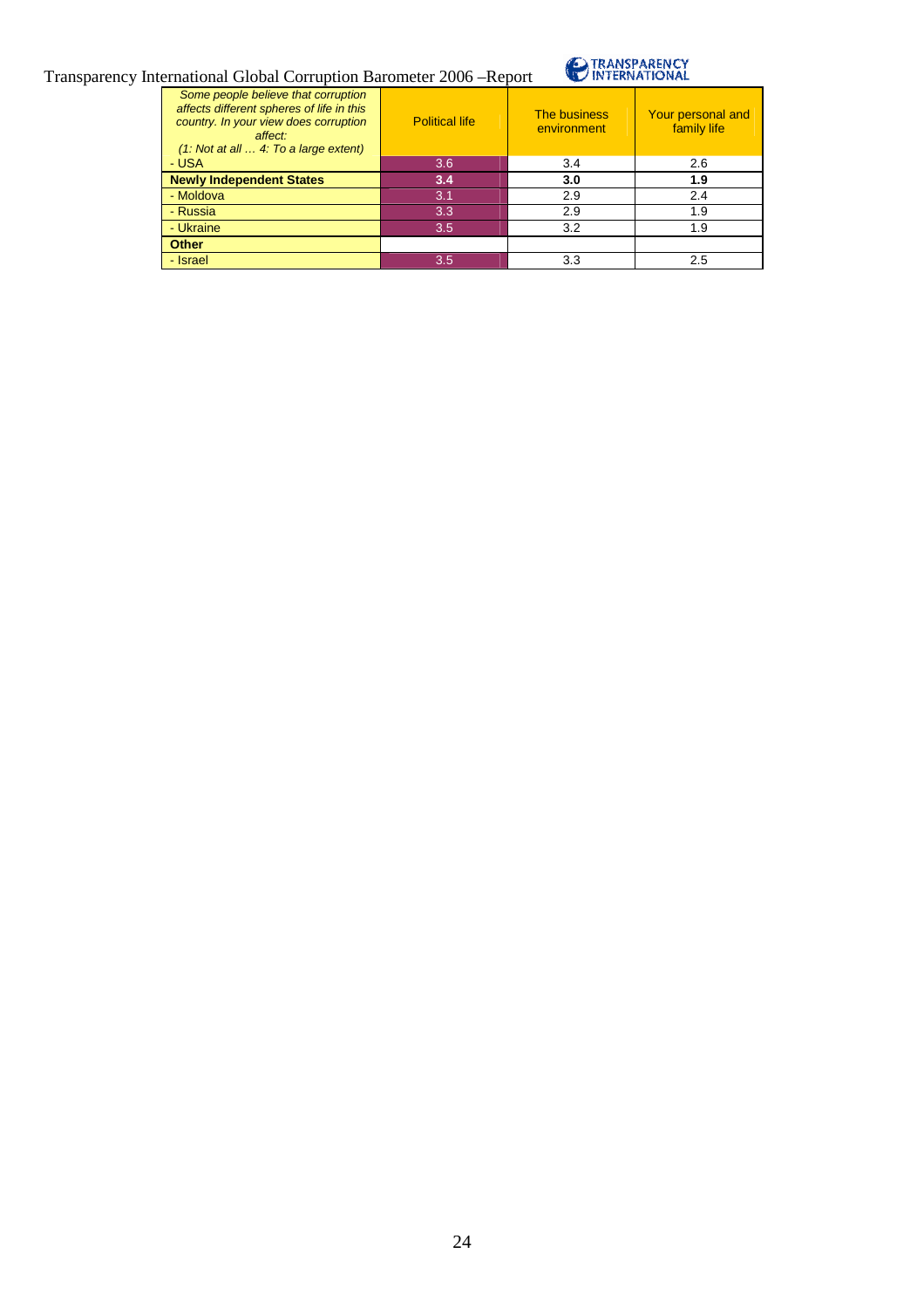First we would like to ask you a few questions about corruption. In this survey we are using corruption to mean the abuse of entrusted power – by a public official or a businessperson for example – for private gain. This could include material gain or other benefits.

1. Some people believe that corruption affects different spheres of life in this country. In your view, does corruption affect… not at all, to a small extent, to a moderate extent or to a large extent? *READ OUT AND ROTATE. SINGLE CODE FOR EACH* 

| <b>Spheres</b>                | Not at<br>all | To a<br>small<br>extent | To a<br>moderate<br>extent | To a large<br>extent | DK/NA |
|-------------------------------|---------------|-------------------------|----------------------------|----------------------|-------|
| Your personal and family life |               |                         |                            |                      |       |
| The business environment      |               |                         |                            |                      |       |
| Political life                |               |                         |                            |                      |       |

2. How would you assess your current government's actions in the fight against corruption? *READ OUT AND ROTATE. SINGLE CODE* 

| The government is very effective in the fight against corruption               | 1.             |
|--------------------------------------------------------------------------------|----------------|
| The government is effective in the fight against corruption                    | $\mathcal{L}$  |
| The government is not effective in the fight against corruption                | $\mathcal{R}$  |
| The government does not fight corruption at all                                | $\overline{4}$ |
| Not only does the government not fight against corruption but it encourages it | 5.             |
| DK/NA                                                                          | 9              |

3. To what extent do you perceive the following categories in this country to be affected by corruption? Please answer on a scale from 1 to 5 (1 meaning not at all corrupt, 5 meaning extremely corrupt). Of course you can use in-between scores as well. *READ OUT AND ROTATE. SINGLE ANSWER FOR EACH* 

|                                          | Not at all |   |   | Extremely |       |
|------------------------------------------|------------|---|---|-----------|-------|
| <b>Sectors</b>                           | corrupt    |   |   | corrupt   | DK/NA |
| Political parties                        |            |   |   |           |       |
| Parliament/Legislature                   |            |   |   |           |       |
| Business/private sector                  |            |   |   |           |       |
| Media                                    |            |   | 3 |           |       |
| The military                             |            | ာ | 3 |           |       |
| NGOs (non governmental<br>organizations) |            |   |   |           |       |
| Religious bodies                         |            |   | 3 |           |       |

4. And to what extent do you perceive the following categories in this country to be affected by corruption? Please answer on a scale from 1 to 5 (1 meaning not at all corrupt, 5 meaning extremely corrupt). Of course you can use in-between scores as well. *READ OUT AND ROTATE. SINGLE ANSWER FOR EACH* 

| <b>Sectors</b>                                                                          | Not at all<br>corrupt |                |   |                | Extremely<br>corrupt | DK/NA |
|-----------------------------------------------------------------------------------------|-----------------------|----------------|---|----------------|----------------------|-------|
|                                                                                         |                       | 2              | 3 | $\overline{4}$ |                      |       |
| Education system                                                                        |                       | 2              |   | 4              |                      |       |
| Legal system/Judiciary                                                                  |                       | 2              |   | 4              |                      |       |
| Medical services                                                                        |                       | ↑              | 3 | 4              |                      |       |
| Police                                                                                  |                       | 2              | 3 | 4              |                      |       |
| Registry and permit services (civil registry<br>for birth, marriage, licenses, permits) |                       | 2              | 3 | $\overline{4}$ |                      |       |
| Utilities (telephone, electricity, water, etc.)                                         |                       | $\mathfrak{D}$ | 3 | 4              |                      | о     |
| Tax revenue                                                                             |                       | ↑              | 3 | Λ              |                      |       |

5. In the past 12 months, have you or anyone living in your household had a contact with the following institution/organisation? *READ OUT AND ROTATE. SINGLE ANSWER FOR EACH* 

#### 1.Yes 2.No 8.DK 9.NA

#### ASK FOR EACH INSTITUTION MENTIONED WITH CODE 1 (YES) IN Q5. IF NONE MENTIONED GO TO Q6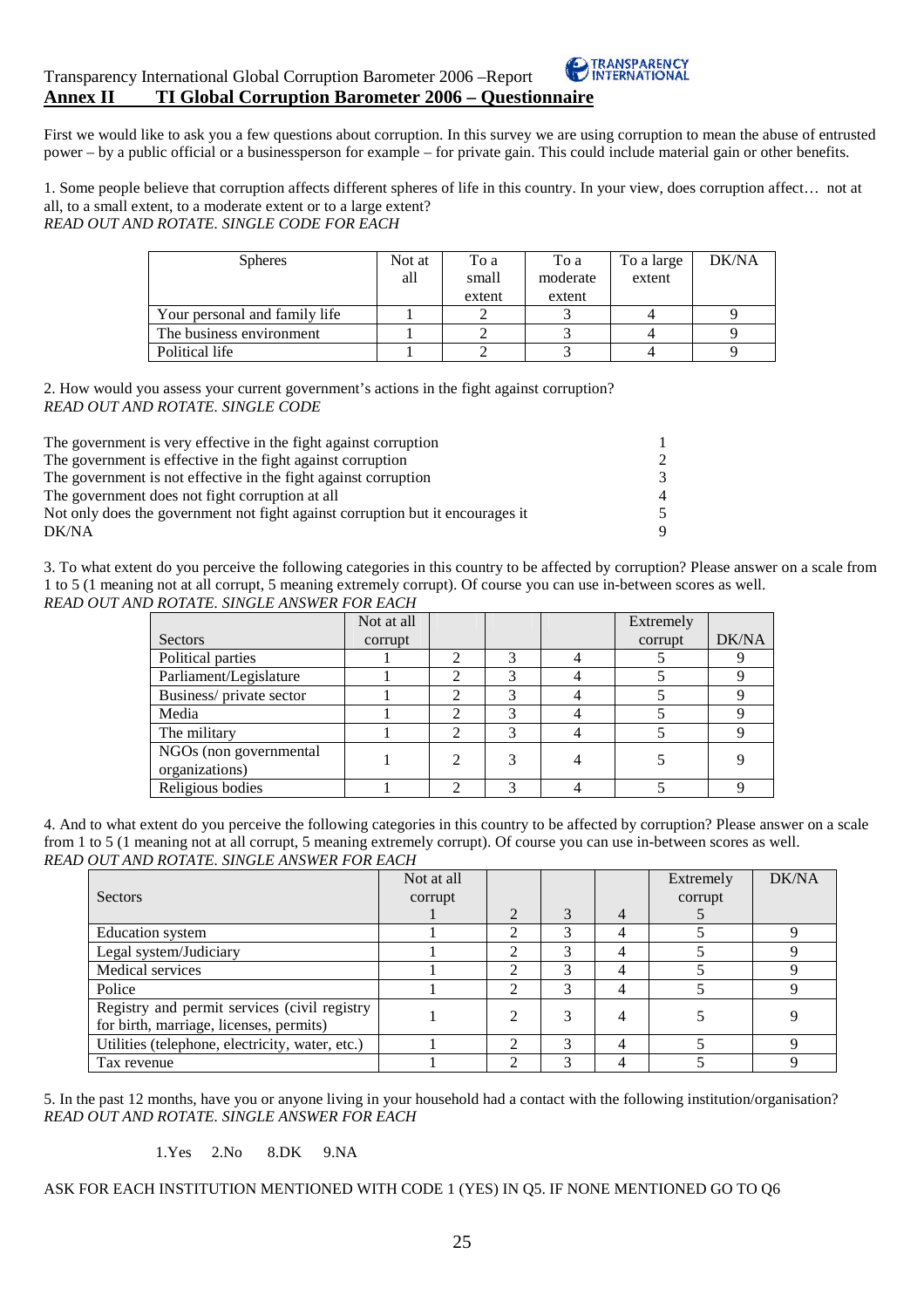Transparency International Global Corruption Barometer 2006 –Report 5.1 In the past 12 months have you or anyone living in your household paid a bribe in any form to each of the following institution/organisation?

INTERVIEWER: Living in household = people included in your house e.g. parents, children, etc 1.Yes 2.No 8.DK 9.NA  $1.Yes$   $2.No$ 

ASK FOR EACH INSTITUTION MENTIONED WITH CODE 1 (YES) IN Q 5.1 IF NONE MENTIONED, GO TO Q6.

 5.2. How many times in the past 12 months have you or anyone living in your household paid a bribe in any form to each of the following institutions/ organisations? (give a number)

#### 98 DK 99 NA

#### ASK FOR EACH INSTITUTION MENTIONED WITH CODE 1 (YES) IN Q 5.1

5.3. What was the cost of the last bribe paid?

#### INTERVIEWER: TO BE ASKED IN LOCAL CURRENCY BUT CODED BY YOU IN EUROS ACCORDING TO THE CURRENCY EXCHANGE SUBMITTED BY YOUR COMPANY

|                                                                                               |   |                | Q <sub>5</sub> |               | Q5.1         |                |   |   | Q5.2            | Q5.3               |
|-----------------------------------------------------------------------------------------------|---|----------------|----------------|---------------|--------------|----------------|---|---|-----------------|--------------------|
| <b>Sectors</b>                                                                                |   |                |                | Had a contact | Paid a bribe |                |   |   | Number of times | cost of last bribe |
| Education system                                                                              | 1 | 2              | 8              | 9             |              | 2              | 8 | 9 |                 |                    |
| Legal system/Judiciary                                                                        | 1 | $\overline{c}$ | 8              | $\mathbf{Q}$  | $\mathbf{1}$ | 2              | 8 | 9 |                 |                    |
| Medical services                                                                              | 1 | $\overline{c}$ | 8              | 9             | $\mathbf{1}$ | $\overline{2}$ | 8 | 9 |                 |                    |
| Police                                                                                        | 1 | $\overline{c}$ | 8              | 9             |              | 2              | 8 | 9 |                 |                    |
| Registry and permit<br>services (civil registry for<br>birth, marriage, licenses,<br>permits) | 1 | $\overline{c}$ | 8              | 9             | $\mathbf{1}$ | 2              | 8 | 9 |                 |                    |
| Utilities (telephone,<br>electricity, water, etc.)                                            | 1 | $\overline{c}$ | 8              | $\mathbf{Q}$  | $\mathbf{1}$ | $\overline{2}$ | 8 | 9 |                 |                    |
| Tax revenue                                                                                   | 1 | 2              | 8              | 9             |              | 2              | 8 | 9 |                 |                    |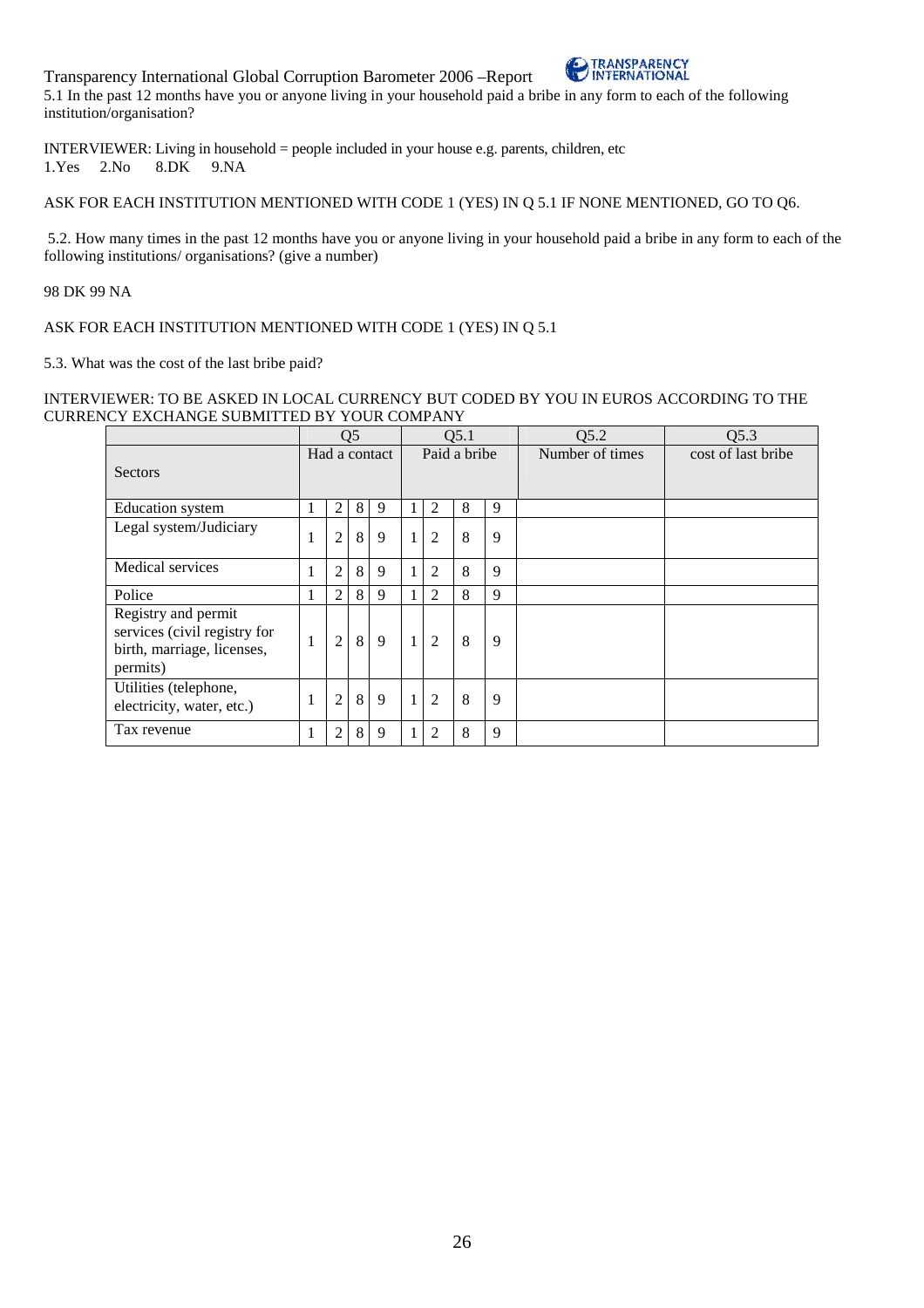

### Transparency International Global Corruption Barometer 2006 –Report **Annex III Country coverage and sample information**

| <b>Country</b>                 | <b>Contact</b>                               | E-mail                                                                  | Company                                            | <b>Mode</b>                             | <b>Sample</b><br><b>Type</b>                                                                                                                     | <b>Size</b> | Fieldwork<br><b>Dates</b> |
|--------------------------------|----------------------------------------------|-------------------------------------------------------------------------|----------------------------------------------------|-----------------------------------------|--------------------------------------------------------------------------------------------------------------------------------------------------|-------------|---------------------------|
| Albania                        | Maria Dede                                   | maridede@albnet.net                                                     | TNS Index<br>Albania GIA                           | Face-to-face                            | Urban                                                                                                                                            | 800         | August $7-$<br>August 15  |
| Argentina                      | Ricardo Hermelo<br>Constanza Cilley          | ricardo.hermelo@tns-gallup.com.ar<br>constanza.cilley@tns-gallup.com.ar | <b>TNS Gallup</b><br>Argentina                     | Face-to-face                            | National                                                                                                                                         | 1010        | August 18-<br>August 22   |
| Austria                        | Ingrid Lusk                                  | i.lusk@gallup.at                                                        | Karmasin<br>Marktforschung<br>Gallup<br>Österreich | Face-to-face                            | National                                                                                                                                         | 969         | July $27 -$<br>August 20  |
| Bolivia                        | Luis Alberto<br>Quiroga                      | proyectos@encuestas-estudios.com                                        | Encuestas &<br>Estudios                            | Face-to-face                            | Urban                                                                                                                                            | 1319        | August $1 -$<br>August 17 |
| Bulgaria                       | Anton Valkovski                              | a.valkovski@gallup-bbss.com                                             | TNS BBSS<br>Gallup<br>International                | Face-to-face                            | National                                                                                                                                         | 1001        | July $25-$<br>August 8    |
| Cameroon                       | Simplice Ngampou                             | Sngampou@rms-international.net                                          | <b>RMS</b><br>Cameroon                             | Face-to-face                            | Douala & Yaoundé                                                                                                                                 | 528         | August 11-<br>August 15   |
| Canada                         | Anne-Marie<br>Marois                         | Ammarois@legermarketing.com                                             | <b>Leger Marketing</b>                             | Telephone                               | National                                                                                                                                         | 1000        | July $12 -$ July<br>16    |
| Chile*                         | Claudio Contardo                             | claudiocontardo@sigmados.cl                                             | Sigma Dos Chile<br>S.A.                            | Face-to-face                            | Urban                                                                                                                                            | 500         | July $27 -$<br>August 21  |
| Colombia                       | Carlos Lemoine<br>Cristina Querubin          | Clemoine@cnccol.com<br>cquerubin@cnccol.com                             | Centro Nacional<br>de Consultoría                  | Telephone                               | Urban                                                                                                                                            | 600         | August 18<br>August 25    |
| $Congo*$                       | Simplice Ngampou                             | sngampou@rms-international.net                                          | <b>RMS</b> Cameroon                                | Face-to-face                            | Brazzaville and<br>Pointe Noire                                                                                                                  | 517         | July 13- July<br>18       |
| Croatia                        | <b>Sdragan Dumicic</b><br>Mirna Cvitan       | Sdragan.dumicic@puls.hr<br>Mirna.cvitan@puls.hr                         | PULS d.o.o.                                        | Face-to-face                            | National                                                                                                                                         | 1000        | August 1-<br>August 22    |
| Czech Republic                 | Jan Trojacek                                 | trojacek@mareco.cz                                                      | Mareco s.r.o.                                      | Face-to-face                            | National                                                                                                                                         | 1000        | July 29 -<br>August 9     |
| Denmark                        | Carina Hogsted<br>Helle Damkjær              | carina.hogsted@tns-gallup.dk<br>helle.damkjaer@tns-gallup.dk            | TNS Gallup                                         | Telephone                               | National                                                                                                                                         | 500         | July $19-$<br>August 11   |
| Dominican*<br>Republic         | Amalia Peña                                  | sdrd_datos@verizon.net.do                                               | SIGMA DOS                                          | Face-to-face                            | Santo Domingo and<br>Santiago                                                                                                                    | 537         | August 12 -<br>August 20  |
| Fiji**                         | Tim Wilson                                   | tim@tebbuttresearch.com                                                 | <b>Tebutt Research</b>                             | Face-to-face                            | Urban                                                                                                                                            | 1024        | August 15<br>August 22    |
| Finland                        | Sakari Nurmela<br>Mirva Väyrynen             | sakari.nurmela@tns-gallup.fi<br>mirva.vayrynen@tns-gallup.fi            | TNS Gallup                                         | Online panel                            | National                                                                                                                                         | 1244        | August 18<br>August 23    |
| France                         | Marc-André Allard                            | marc-andre.allard@tns-sofres.com                                        | <b>TNS Sofres</b>                                  | Face-to-face                            | National                                                                                                                                         | 1012        | July 26- July<br>27       |
| Gabon*                         | Simplice Ngampou                             | sngampou@rms-international.net                                          | <b>RMS</b> Cameroon                                | Face-to-face                            | Libreville and Port-<br>Gentil                                                                                                                   | 515         | July 20- July<br>25       |
| Germany                        | Klaus-Peter<br>Schoeppner<br>Johannes Huxoll | Kp.schoeppner@tns-emnid.com<br>johannes.huxoll@tns-emnid.com            | <b>TNS Emnid</b>                                   | Telephone                               | National                                                                                                                                         | 505         | August $8-$<br>August 11  |
| Greece                         | Ero Papadopoulou                             | ero.papadopoulou@tnsicap.gr                                             | <b>TNS ICAP</b>                                    | Telephone                               | Urban                                                                                                                                            | 1000        | July $14 -$ July<br>26    |
| Hong Kong                      | Ellen Tops                                   | ellen.tops@tns-global.com                                               | <b>TNS</b>                                         | Online                                  | National                                                                                                                                         | 1001        | August 4<br>August 16     |
| Iceland                        | Asdis G.<br>Ragnarsdottir                    | asdisg@gallup.is                                                        | <b>IMG</b> Gallup                                  | Net panel                               | National                                                                                                                                         | 1018        | August 8-<br>August 25    |
| India                          | Sharmistha Das                               | sharmistha.das@tns-global.com                                           | TNS India                                          | Face-to-face                            | National                                                                                                                                         | 1058        | July $14 -$ July<br>22    |
| Indonesia                      | Widya Ria<br>Kencana                         | Widya.Kencana@tns-global.com                                            | <b>TNS</b><br>Indonesia                            | Face-to-face                            | Urban                                                                                                                                            | 1000        | July $24-$<br>August 10   |
| Israel                         | Dori Shadmon<br>Tamar Fuchs                  | Dori.shadmon@tns-teleseker.com<br>tamar.fuchs@tns-teleseker.com         | TNS/Teleseker                                      | Telephone                               | Urban (National<br>representative in<br>Jewish and mixed<br>$towns -$<br>representative of<br>approximately 90%<br>of total adult<br>population) | 500         | July $18 -$ July<br>19    |
| Italy                          | Paolo Colombo                                | paolo.colombo@doxa.it                                                   | Doxa                                               | Telephone                               | National                                                                                                                                         | 988         | July $26 -$ July<br>31    |
| Japan                          | Kiyoshi Nishimura                            | nisimura@nrc.co.jp                                                      | Nippon Research<br>Center, Ltd.                    | Self<br>administered<br>questionnaires  | National                                                                                                                                         | 1203        | July $27-$<br>August 7    |
| Kenya                          | George Waititu<br>Paul Omondi                | george@steadman-group.com<br>paul@steadman-group.com                    | Steadman Group<br>International                    | Face-to-face                            | National                                                                                                                                         | 2001        | July $8 -$ July<br>13     |
| Kosovo* (UN<br>Administration) | <b>Assen Blagoev</b>                         | a.blagoev@gallup-bbss.com                                               | <b>BBSS-Index</b><br>Kosovo                        | Face-to-face                            | Albanian plus<br>population                                                                                                                      | 979         | August 11-<br>August 17   |
| Luxembourg                     | Marc Thiltgen                                | marc.thiltgen@tns-ilres.com                                             | <b>TNS ILRES</b>                                   | Telephone<br>and Online<br>Access Panel | National                                                                                                                                         | 528         | July $20 -$ July<br>31    |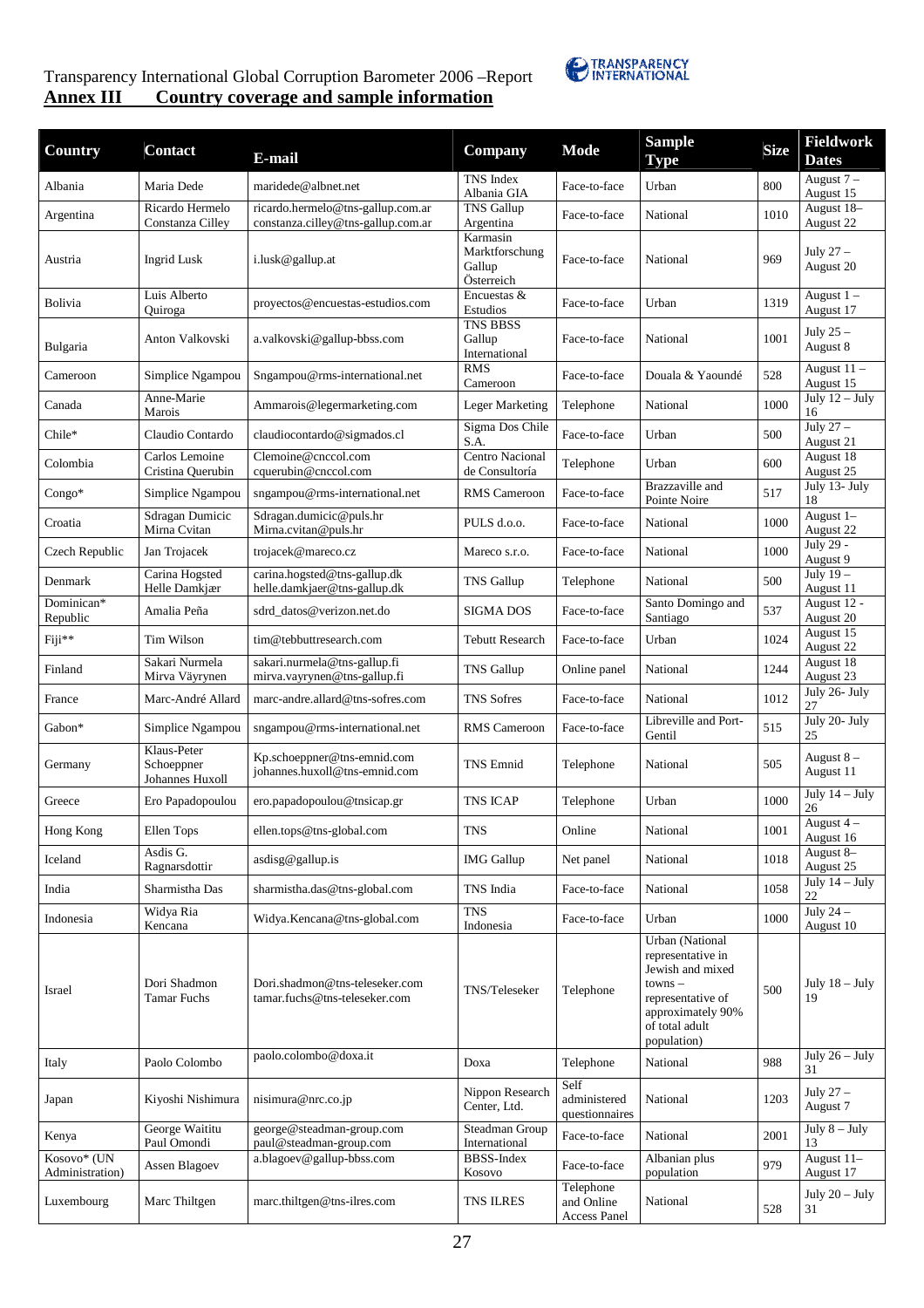

| <b>Country</b> | <b>Contact</b>                            | E-mail                                                          | Company                               | <b>Mode</b>           | <b>Sample</b><br><b>Type</b> | <b>Size</b> | <b>Fieldwork</b><br><b>Dates</b> |
|----------------|-------------------------------------------|-----------------------------------------------------------------|---------------------------------------|-----------------------|------------------------------|-------------|----------------------------------|
| Macedonia      | Elida Medarovska                          | e.medarovska@brima-gallup.com.mk                                | <b>BRIMA</b>                          | Face-to-face          | National                     | 1001        | July $14 -$ July<br>20           |
| Malaysia       | Mei Yeng Chia<br>Bee Yoke Yang            | MeiYeng.Chia@tns-global.com<br>BeeYoke.Yang@tns-global.com      | TNS                                   | Face-to-face          | Peninsula Malaysia<br>Urban  | 1250        | July $24-$<br>August 22          |
| Mexico         | Luis Herrera                              | Luis.herrera@tns-gallup.com.mx                                  | <b>TNS Gallup</b>                     | Face-to-face          | National                     | 700         | August $2-$<br>August 15         |
| Moldova*       | Jigau Ion                                 | cbs_axa@yahoo.com ijig@mail.md                                  | CBS Axa                               | Face-to-face          | National                     | 993         | August 19-<br>August 26          |
| Morocco*       | Ilham Abouchraa<br>Rochdi Bakor           | i.abouchraa@legermarketing.ma<br>rochdibakor@legermarketing.ma  | <b>Leger Marketing</b><br>Morocco     | Face-to-face          | Main cities                  | 516         | August $5-$<br>August 6          |
| Netherlands    | Hanneke Sjerps                            | hanneke.sjerps@tns-nipo.com                                     | TNS Nipo                              | CASI                  | National                     | 1000        | August 23 -<br>August 28         |
| Nigeria        | Maslina Mokhtar                           | mmaslina@rms-international.net                                  | <b>RMS</b>                            | Face-to-face          | Urban                        | 500         | July $25 -$ July<br>31           |
| Norway         | Ole Fredrik Ugland<br>Roar Hind           | ole.fredrik.ugland@tns-gallup.no<br>roar.hind@tns-gallup.no     | TNS Gallup<br>Norway                  | Web<br>Interviews     | National                     | 1008        | August 15-<br>August 24          |
| Pakistan       | Fatima Idrees                             | fatima.idrees@gallup.com.pk                                     | Gallup<br>Pakistan                    | Face-to-face          | Urban                        | 796         | August 21-<br>September 4        |
| Panama*        | Max Del Cid                               | psmcorreo@cwpanama.net                                          | PSM SIGMA<br><b>DOS PANAMA</b>        | Telephone             | Urban                        | 498         | July $21 -$<br>August 15         |
| Paraguay*      | Marlene Heinrich                          | cam@pla.net.py                                                  | CAM Sigma Dos                         | Face-to-face          | Urban                        | 500         | July $30-$<br>August 18          |
| Peru           | Gustavo Yrala                             | gyrala@datum.com.pe                                             | <b>DATUM</b><br>Internacional<br>S.A. | Face-to-face          | National                     | 1123        | July $15 -$ July<br>18           |
| Philippines    | Raymund Pascua                            | raymund.pascua@asiaresearch.com.ph                              | Asia Research<br>Organization Inc.    | Face-to-face          | National                     | 1000        | July $10-$<br>August 13          |
| Poland         | Grzegorz<br>Dabrowzky                     | Grzegorz.Dabrowzky@mareco.pl                                    | Mareco Poland                         | Face-to-face          | Urban                        | 1021        | July $27 -$ July<br>31           |
| Portugal       | Hugo Baptista                             | hugo.baptista@tns-global.com                                    | <b>TNS Euroteste</b>                  | Telephone             | National                     | 1000        | July 28 -<br>August 18           |
| Romania        | Andrei Musetescu<br>Georgina<br>Radulescu | andrei.musetescu@csop.ro<br>Georgina.radulescu @csop.ro         | <b>CSOP</b>                           | Face-to-face          | National                     | 1081        | August $2 -$<br>August 7         |
| Russia         | Victor<br>Pratusevich                     | Pratusevich. V@rmh.ru                                           | Romir<br>Monitoring                   | Face-to-face          | National                     | 1502        | July $19 -$ July<br>26           |
| Senegal*       | Placide Yaptie                            | pyaptie@rms-africa.com                                          | RMS-Senegal                           | Face-to-face          | Dakar region                 | 511         | July 27- July<br>29              |
| Serbia         | Sladjana Brakus                           | sladja@tnsmediumgallup.coyu                                     | TNS Medium<br>Gallup                  | Face-to-face          | National                     | 1000        | July 14- July<br>19              |
| Singapore      | Jasmine Yang                              | Jasmine.Yang@tns-global.com                                     | <b>TNS</b> Singapore<br>Pte.Ltd.      | Telephone             | National                     | 1002        | July $13-$<br>August 23          |
| South Africa   | Mari Harris                               | marih@markinor.co.za                                            | Markinor                              | Telephone             | National                     | 1001        | August 15-<br>August 19          |
| South Korea    | Hwanhee Lee                               | hhlee@gallup.co.kr                                              | Gallup Korea                          | Face-to-face          | National                     | 1504        | <b>July 18-</b><br>August 11     |
| Spain          | Gines Garrido                             | ggarrido@sigmados.com                                           | Sigma Dos                             | Telephone             | National                     | 1000        | August $2 -$<br>August 10        |
| Sweden         | Mai Månsson-<br>Hjelm<br>Matz Johansson   | mai.mansson-hjelm@tns-gallup.se<br>matz.Johansson@tns-gallup.se | TNS Gallup AB                         | Telephone             | Urban                        | 1000        | August14-<br>August 30           |
| Switzerland    | Matthias Kappeler<br>Andrea Büchi         | matthias.kappeler@isopublic.ch<br>andrea.buechi@isopublic.ch    | <b>ISOPUBLIC AG</b>                   | Telephone             | National                     | 1000        | July $19-$<br>August 15          |
| Taiwan         | Eric Liu                                  | ericliu@ort.com.tw                                              | Opinion<br>Research Taiwan            | Telephone             | National                     | 1000        | July $13-$<br>August 2           |
| Thailand       | Kulchat Wuttigate                         | kulchat.wuttigate@tns-global.com                                | TNS Thailand                          | Telephone             | Urban                        | 1000        | July $19-$<br>August 4           |
| Turkey         | Bengi Ozboyaci                            | bengi.ozboyaci@tns-global.com                                   | TNS Piar                              | Face-to-face          | National                     | 2045        | July $13-$<br>August 15          |
| UK             | Emma Dolby                                | emma.dolby@tns-global.com                                       | <b>TNS</b>                            | Telephone             | National                     | 1025        | July $28 -$ July<br>30           |
| Ukraine        | Alla Vlasyuk                              | Alla.vlasyuk@tnsofres.com.ua                                    | TNS Ukraine                           | Face-to-face          | National                     | 1200        | August $2 -$<br>August 9         |
| <b>USA</b>     | <b>Thomas Daniels</b><br>Joe Vogt         | thomas.daniels@tns-global.com<br>Joe.vogt @tns-global.com       | TNS NA                                | Online<br>Interactive | National                     | 1022        | August $7 -$<br>August 15        |
| Venezuela      | Romel Romero                              | romel@sigmados-international.com                                | Sigma Dos<br>Venezuela                | Face-to-face          | Urban                        | 1000        | August 9-<br>August 16           |

\*These are not Members of Gallup International Association but reliable companies that we have worked with in these countries.

\*\*Transparency International contact.